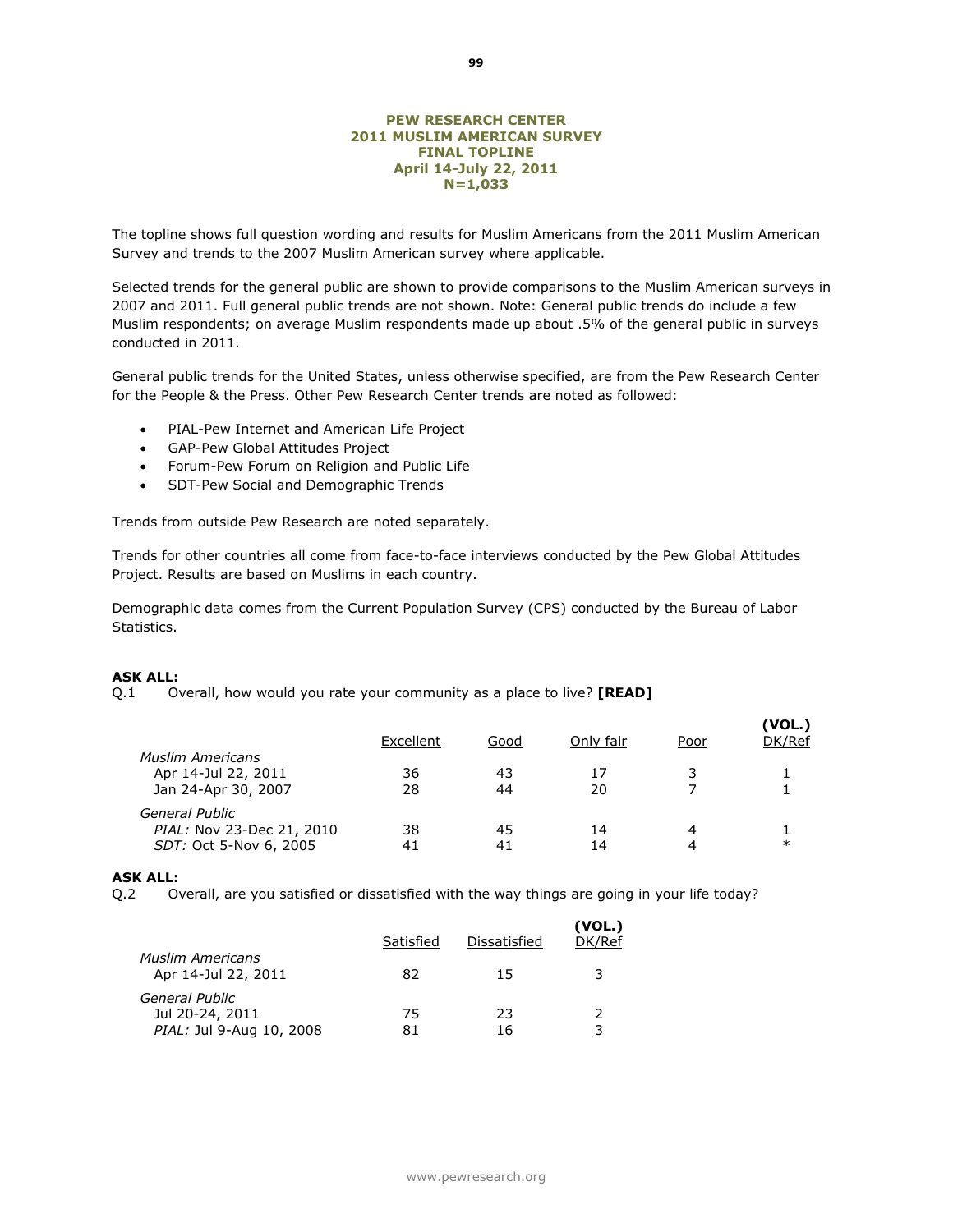Q.3 Are you **[INSERT ITEM; RANDOMIZE]**, or not? <sup>6</sup>

|    |                                                                                      | Yes      | No.      | (VOL.)<br>DK/Ref |
|----|--------------------------------------------------------------------------------------|----------|----------|------------------|
| a. | Self-employed or a small<br>business owner<br><b>Muslim Americans</b>                |          |          |                  |
|    | Apr 14-Jul 22, 2011<br>Jan 24-Apr 30, 2007                                           | 20<br>24 | 79<br>76 | 1<br>$\ast$      |
|    | General Public<br>Jul 20-24, 2011<br>Apr 18-22, 2007                                 | 17<br>21 | 83<br>79 | $\ast$<br>$\ast$ |
| b. | Currently enrolled in a college<br>or university class<br><b>Muslim Americans</b>    |          |          |                  |
|    | Apr 14-Jul 22, 2011<br>Jan 24-Apr 30, 2007                                           | 26<br>22 | 74<br>78 | $\ast$<br>$\ast$ |
|    | General Public<br>Jul 20-24, 2011<br>Mar 31-Apr 21, 2009 <sup>7</sup>                | 13<br>12 | 87<br>87 | $\ast$<br>1      |
| C. | A homeowner<br><b>Muslim Americans</b><br>Apr 14-Jul 22, 2011<br>Jan 24-Apr 30, 2007 | 33<br>41 | 66<br>59 | 1<br>$\ast$      |
|    | <b>General Public</b><br>Jul 20-24, 2011<br>Apr 18-22, 2007                          | 58<br>68 | 41<br>32 | $\ast$<br>$\ast$ |

# **ASK ALL:**

RELIG What is your religious preference? Christian, Jewish, Muslim, Hindu, Buddhist, or something else? **[INTERVIEWER INSTRUCTION: DO NOT READ MATERIAL IN PARENTHESES]**

| Muslim Americans<br>Apr 14-Jul 22 |                                                           | General public<br>March-June |
|-----------------------------------|-----------------------------------------------------------|------------------------------|
| <u>2011</u>                       |                                                           | $2011^{8}$                   |
| 0                                 | Christian (includes Protestant, Catholic, etc.)           | 75.1                         |
| 0                                 | Jewish                                                    | 1.8                          |
| 100                               | Muslim (includes "Islam, Islamic, Nation of Islam, etc.") | .5                           |
| 0                                 | Hindu                                                     | .4                           |
| 0                                 | <b>Buddhist</b>                                           | .6                           |
| 0                                 | Something else [SPECIFY:                                  | 1.7                          |
| 0                                 | No religion, not a believer, atheist, agnostic (VOL.)     | 18.6                         |
| 0                                 | Don't know/Refused (VOL.)                                 | 1.3                          |
|                                   |                                                           |                              |

# **ASK IF RESPONDENT NOT MUSLIM (RELIG≠3):**

Q.4 Are there any other adults in your household who belong to a different faith? **[IF YES, ASK]** What faith is that?

# **ASK IF NEW RESPONDENT:**

ALT-RELIG Just to confirm, what is your religious preference? Christian, Jewish, Muslim, Hindu, Buddhist, or something else?

<sup>6</sup> <sup>6</sup> For 2007 Muslim-American and general public trends, question read "As I read from a short list, please tell me which if any of the following descriptions apply to you. First/Next, [INSERT; RANDOMIZE], does this apply to you or not?"

<sup>7</sup> In 2009, question read "And just a few questions about you…Are you currently enrolled in a college or university class?"

<sup>8</sup> General public question read "What is your present religion, if any? Are you Protestant, Roman Catholic, Mormon, Orthodox such as Greek or Russian Orthodox, Jewish, Muslim, Buddhist, Hindu, atheist, agnostic, something else, or nothing in particular?" and answers are based on aggregated data from 7,547 interviews between March and June 2011.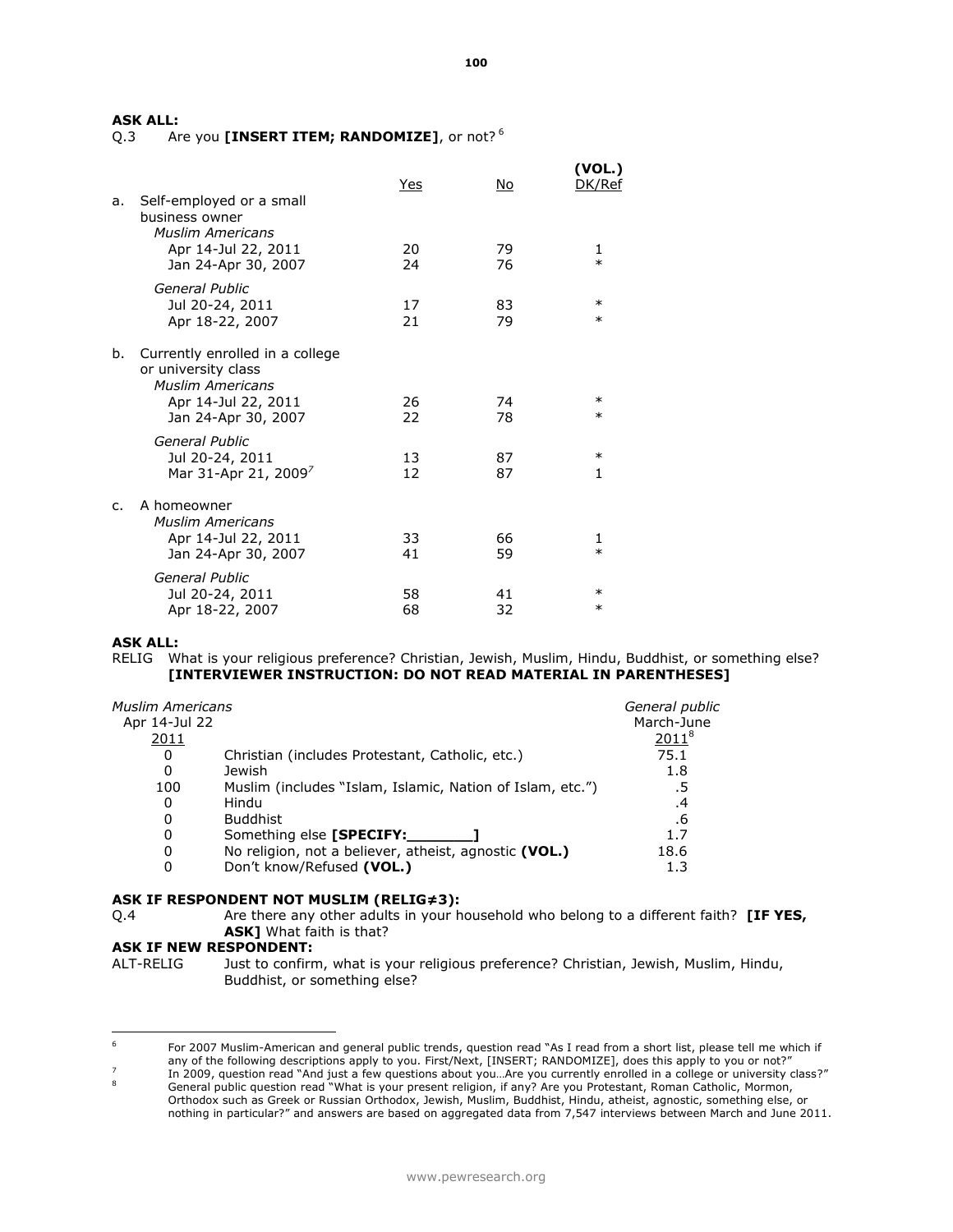# **IF MUSLIM RESPONDENT (RELIG=3 OR ALT\_RELIG=3), CONTINUE WITH INTERVIEW.**

As mentioned before, this survey is being conducted for the Pew Research Center. We have some questions on a few different topics, and as a token of our appreciation for your time, we would like to send you \$50 at the completion of this survey. The next question is,

#### **NO QUESTIONS 4-8**

# **ASK ALL:**

Q.9 Overall, are you satisfied or dissatisfied with the way things are going in this country today?

| <b>Muslim Americans</b>                                                                                                                                  | Satisfied                             | Dissatisfied                           | (VOL.)<br>DK/Ref           |
|----------------------------------------------------------------------------------------------------------------------------------------------------------|---------------------------------------|----------------------------------------|----------------------------|
| Apr 14-Jul 22, 2011<br>Jan 24-Apr 30, 2007                                                                                                               | 56<br>38                              | 38<br>54                               | 8                          |
| <b>General Public</b><br>Jun 15-19, 2011<br>Jan 10-15, 2007                                                                                              | 23<br>32                              | 73<br>61                               | 4<br>7                     |
| Muslims only in Muslim Countries (2011) <sup>9</sup><br>Egypt<br>Indonesia<br>Jordan<br>Lebanon<br>Nigeria (2010)<br>Pakistan<br>Palestinian territories | 64<br>36<br>44<br>12<br>27<br>6<br>12 | 34<br>61<br>53<br>87<br>72<br>92<br>85 | 2<br>2<br>3<br>1<br>2<br>2 |
| Turkey                                                                                                                                                   | 48                                    | 49                                     | 3                          |

# **ASK ALL:**

Q.10 Do you approve or disapprove of the way Barack Obama is handling his job as president? **[IF DK ENTER AS DK. IF DEPENDS PROBE ONCE WITH:** Overall do you approve or disapprove of the way Barack Obama is handling his job as president? **IF STILL DEPENDS ENTER AS DK]**

|                                                | Approve | Disapprove | (VOL.)<br>DK/Ref |
|------------------------------------------------|---------|------------|------------------|
| <b>Muslim Americans</b><br>Apr 14-Jul 22, 2011 | 76      | 14         | 10               |
| General Public<br>Jun 15-19, 2011              | 46      | 45         | 8                |
| G.W. Bush<br><b>Muslim Americans</b>           | 15      | 69         | 16               |
| Jan 24-Apr 30, 2007<br>General Public          |         |            |                  |
| Apr 18-22, 2007                                | 35      | 57         | 8                |

# **RANDOMIZE Q.11 AND Q.12**

**ASK ALL:**

Q.11 In the past 12 months, have you worked with other people from your neighborhood to fix a problem or improve a condition in your community or elsewhere, or haven't you done this?

|                                                | Yes | No | (VOL.)<br>DK/Ref |
|------------------------------------------------|-----|----|------------------|
| <b>Muslim Americans</b><br>Apr 14-Jul 22, 2011 | 33  | 65 |                  |
| General Public<br>July 28-31, 2011             | 38  | 62 | $\ast$           |

 $\mathsf{Q}$ 

For Muslim country trends, question read "...the way things are going in our country today?"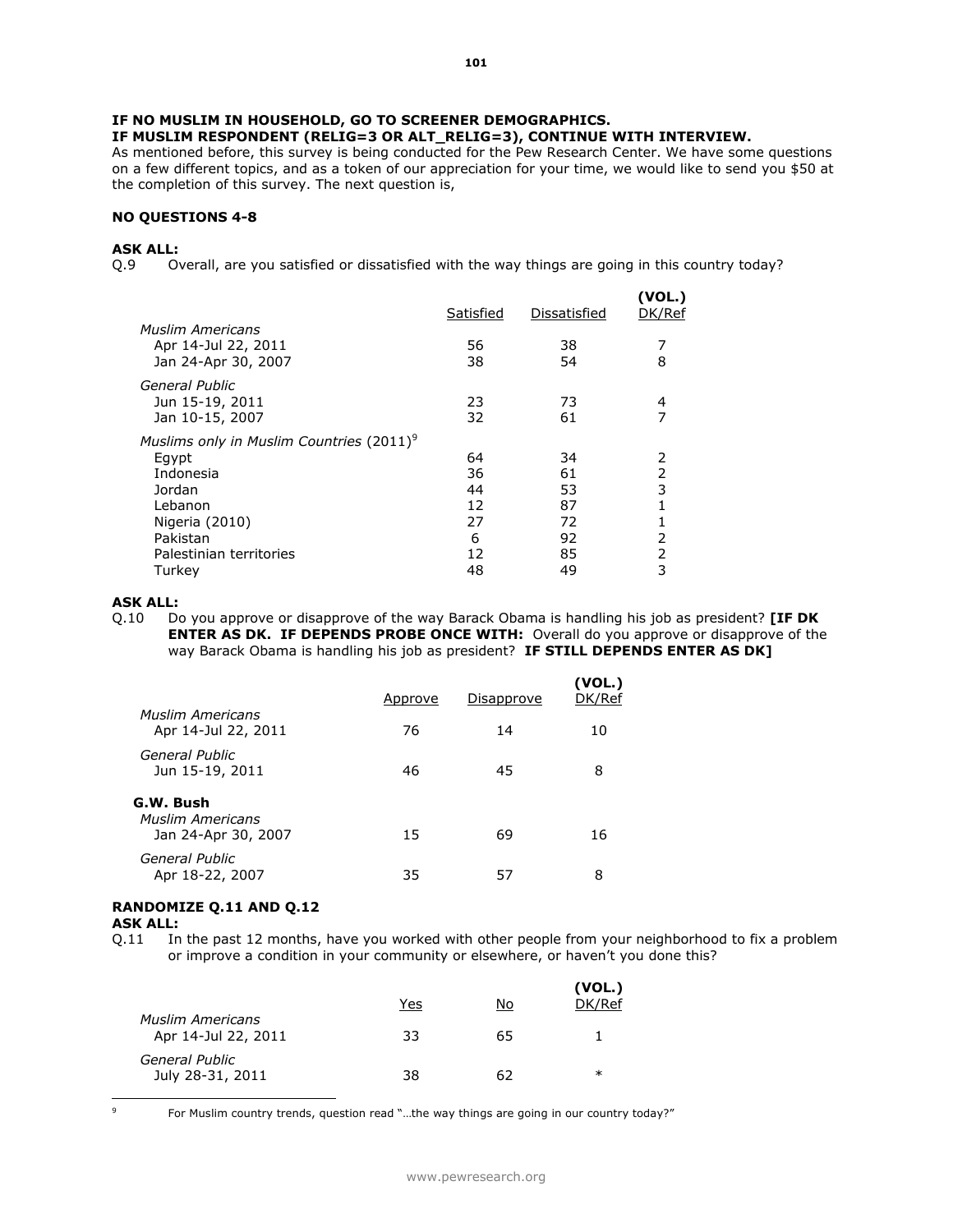# **RANDOMIZE Q.11 AND Q.12**

**ASK ALL:**

Q.12 Would you say you follow what's going on in government and public affairs **[READ IN ORDER]**?

|                                                | Most of<br>the time | Some of<br>the time | Only now<br>and then | Hardly<br>at all | (VOL.)<br>DK/Ref |
|------------------------------------------------|---------------------|---------------------|----------------------|------------------|------------------|
| <b>Muslim Americans</b><br>Apr 14-Jul 22, 2011 | 37                  | 33                  |                      | 10               | 3                |
| General Public<br>Feb 22-Mar 14, 2011          | 50                  | 29                  | 14                   |                  |                  |

# **ASK ALL:**

Q.13 And just a few questions about you…Do you **[INSERT ITEM; RANDOMIZE]**, or not?

|    |                                                                                                                             | Yes | No | (VOL.)<br>DK/Ref |
|----|-----------------------------------------------------------------------------------------------------------------------------|-----|----|------------------|
| a. | Display the American flag at your home, in your<br>office, or on your car<br><b>Muslim Americans</b><br>Apr 14-Jul 22, 2011 | 44  | 56 | $\mathbf{1}$     |
|    |                                                                                                                             |     |    |                  |
|    | General Public<br>Jun 8-28, 2010                                                                                            | 59  | 41 | 1                |
| b. | Recycle paper, plastic or glass from home<br><b>Muslim Americans</b><br>Apr 14-Jul 22, 2011                                 | 75  | 22 | 3                |
|    | General Public<br>Jul 20-24, 2011                                                                                           | 76  | 24 | $\ast$           |
| c. | Regularly watch more than an hour of entertainment<br>television programming a night<br><b>Muslim Americans</b>             |     |    |                  |
|    | Apr 14-Jul 22, 2011                                                                                                         | 58  | 41 | 1                |
|    | <b>General Public</b><br>Jul 20-24, 2011                                                                                    | 62  | 38 | $\ast$           |
| d. | Regularly use online social networking sites like<br>Facebook or Twitter                                                    |     |    |                  |
|    | <b>Muslim Americans</b><br>Apr 14-Jul 22, 2011                                                                              | 57  | 43 | $\ast$           |
|    | General Public<br>Jul 20-24, 2011                                                                                           | 44  | 56 | $\ast$           |
| е. | Regularly play video games<br><b>Muslim Americans</b><br>Apr 14-Jul 22, 2011                                                | 18  | 82 | $\ast$           |
|    | General Public<br>Jul 20-24, 2011                                                                                           | 19  | 81 | 0                |
| f. | Regularly watch professional or college sports<br><b>Muslim Americans</b><br>Apr 14-Jul 22, 2011                            | 48  | 52 | $\ast$           |
|    | General Public<br>Jul 20-24, 2011                                                                                           | 47  | 53 | 0                |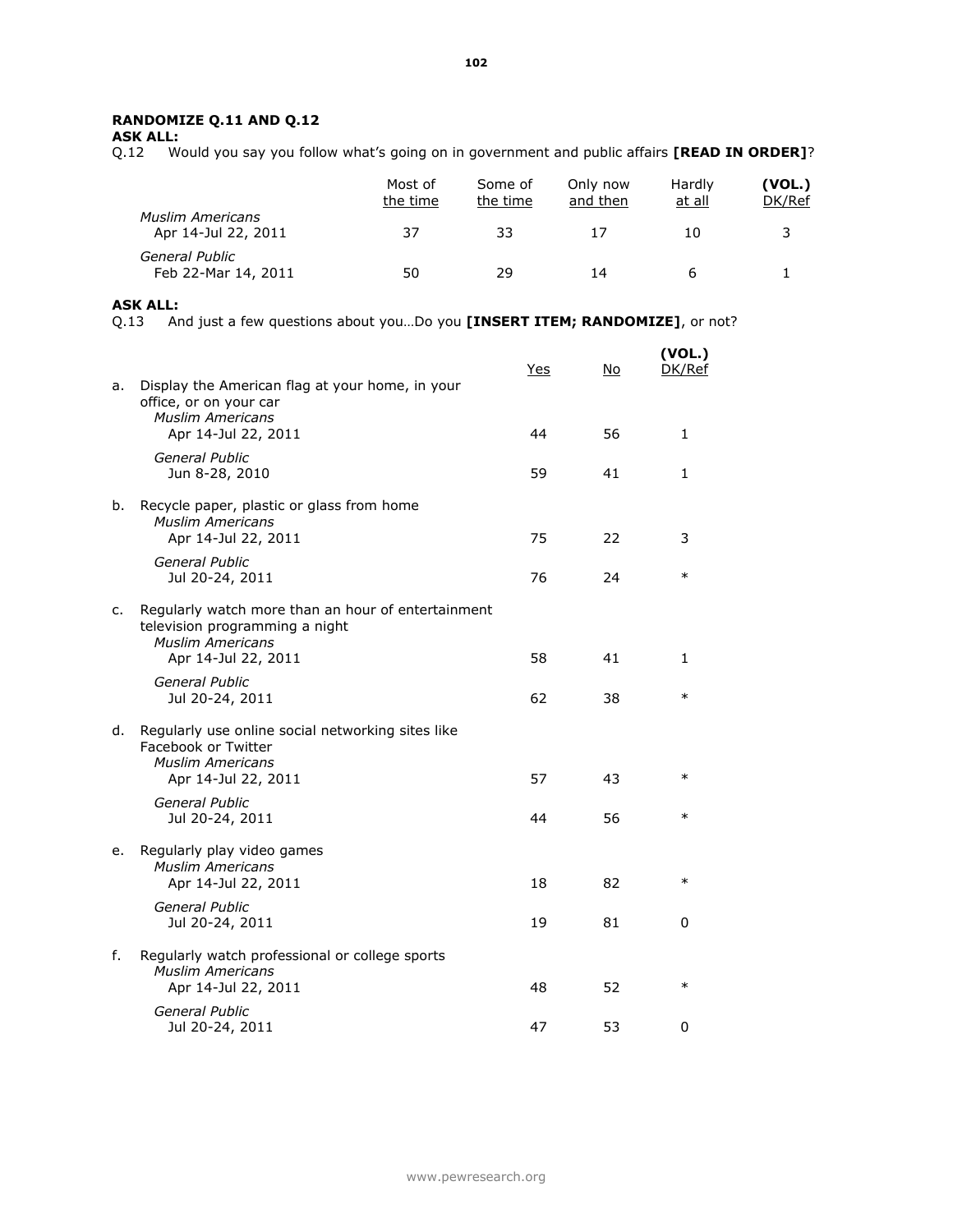# **ASK ALL:**<br>0.14 He

# Here are a few pairs of statements. For each pair, tell me whether the FIRST statement or the SECOND statement comes closer to your own views — even if neither is exactly right. The first pair is... **[READ AND RANDOMIZE ITEMS, BUT DO NOT ROTATE WITHIN PAIRS; INTERVIEWER – PRECEDE THE FIRST STATEMENT IN EACH PAIR WITH "one" AND THE SECOND STATEMENT IN EACH PAIR WITH "two"]**

| a. |                                   | Immigrants today strengthen<br>the U.S. because of their<br>hard work and talents | Immigrants today are<br>a burden on the U.S.<br>because they take our jobs,<br>housing and health care | (VOL.)<br>Neither/Both DK/Ref | (VOL.)                   |
|----|-----------------------------------|-----------------------------------------------------------------------------------|--------------------------------------------------------------------------------------------------------|-------------------------------|--------------------------|
|    | <b>Muslim Americans</b>           |                                                                                   |                                                                                                        |                               |                          |
|    | Apr 14-Jul 22, 2011               | 71                                                                                | 22                                                                                                     | 2                             | 5                        |
|    | Jan 24-Apr 30, 2007               | 73                                                                                | 16                                                                                                     | 6                             | 5                        |
|    | General Public                    |                                                                                   |                                                                                                        |                               |                          |
|    | Feb 22-Mar 14, 2011 <sup>10</sup> | 45                                                                                | 44                                                                                                     | 6                             | 5                        |
|    | Sep 6-Oct 2, 2006                 | 41                                                                                | 41                                                                                                     | 14                            | 4                        |
| b. |                                   | Most people who want                                                              | Hard work and determination                                                                            |                               |                          |
|    |                                   |                                                                                   | to get ahead can make it if are no guarantee of success                                                | (VOL.)                        | (VOL.)                   |
|    |                                   | they're willing to work hard                                                      | for most people                                                                                        | Neither/Both                  | DK/Ref                   |
|    | <b>Muslim Americans</b>           |                                                                                   |                                                                                                        |                               |                          |
|    | Apr 14-Jul 22, 2011               | 74                                                                                | 26                                                                                                     | $\ast$                        | 1                        |
|    | Jan 24-Apr 30, 2007               | 71                                                                                | 26                                                                                                     | $\overline{2}$                | 1                        |
|    | General Public                    |                                                                                   |                                                                                                        |                               |                          |
|    | Feb 22-Mar 14, 2011               | 62                                                                                | 34                                                                                                     | 2                             | 1                        |
|    | Feb 8-Mar 7, 2006                 | 64                                                                                | 33                                                                                                     | $\mathbf{1}$                  | $\overline{\phantom{a}}$ |
| c. |                                   | Homosexuality should be                                                           | Homosexuality should be                                                                                | (VOL.)                        | (VOL.)                   |
|    |                                   | accepted by society                                                               | discouraged by society                                                                                 | Neither/Both DK/Ref           |                          |
|    | <b>Muslim Americans</b>           |                                                                                   |                                                                                                        |                               |                          |
|    | Apr 14-Jul 22, 2011               | 39                                                                                | 45                                                                                                     | 5                             | 11                       |
|    | Jan 24-Apr 30, 2007 <sup>11</sup> | 27                                                                                | 61                                                                                                     | 5                             | $\overline{7}$           |
|    | General Public                    |                                                                                   |                                                                                                        |                               |                          |
|    | Feb 22-Mar 14, 2011               | 58                                                                                | 33                                                                                                     | 3                             | 6                        |
|    | Sep 6-Oct 2, 2006                 | 51                                                                                | 38                                                                                                     | 8                             | 3                        |
|    |                                   |                                                                                   |                                                                                                        |                               |                          |

# **ASK ALL:**

Q.15 If you had to choose, would you rather have a smaller government providing fewer services, or a bigger government providing more services?

|                          | Smaller<br>government,<br>fewer services | <b>Bigger</b><br>government,<br>more services | (VOL.)<br>Depends | (VOL.)<br>DK/Ref |
|--------------------------|------------------------------------------|-----------------------------------------------|-------------------|------------------|
| <b>Muslim Americans</b>  |                                          |                                               |                   |                  |
| Apr 14-Jul 22, 2011      | 21                                       | 68                                            |                   | 6                |
| Jan 24-Apr 30, 2007      | 21                                       | 70                                            |                   | 6                |
| General Public           |                                          |                                               |                   |                  |
| Mar 8-14, 2011           | 50                                       | 42                                            |                   | 5                |
| Dec 12, 2006-Jan 9, 2007 | 45                                       | 43                                            | 4                 | 8                |
|                          |                                          |                                               |                   |                  |

 $10$ 

<sup>&</sup>lt;sup>10</sup> In 2006 and 2011, general public question used the phrase "our country" instead of "the U.S."<br><sup>11</sup> In 2007 Muslim Americans survey and 2006 separal public survey, the options was "Hemasov

 $11$  In 2007 Muslim Americans survey and 2006 general public survey, the options were "Homosexuality is a way of life that should be accepted by society" and "Homosexuality is a way of life that should be discouraged by society." July 7-10, 2011, Pew Research Center conducted an experiment where 1,007 respondents were randomly assigned one of the two wordings. The experiment found that the removal of the "way of life" language did not result in any significant differences in responses among all respondents or within demographic or political groups.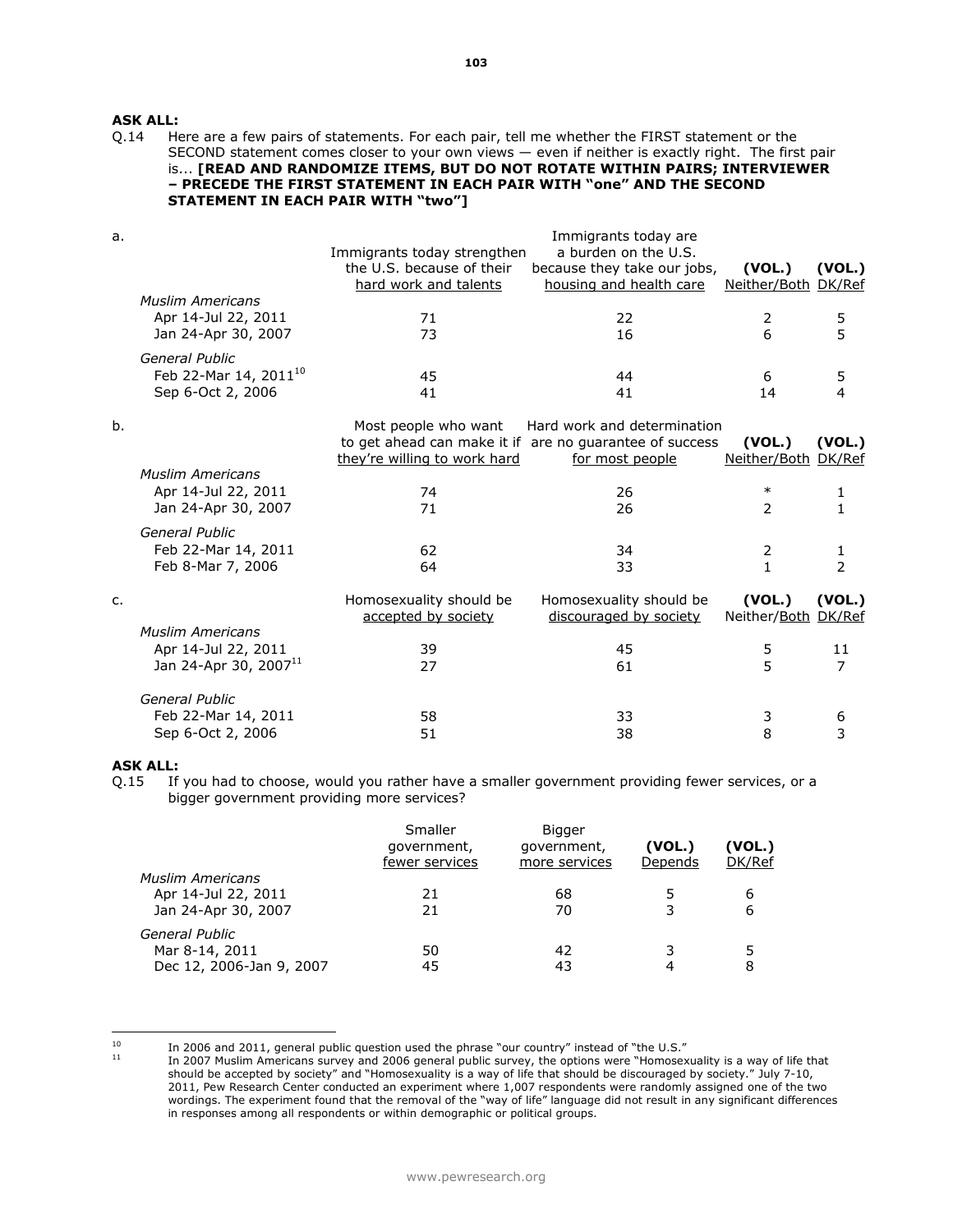# **ASK ALL:**<br>Q.16 In

In your opinion, do you think there is generally a conflict between science and religion, or don't you think so?

|                                                | Yes,                    |                       |                  |
|------------------------------------------------|-------------------------|-----------------------|------------------|
|                                                | generally<br>a conflict | No, don't<br>think so | (VOL.)<br>DK/Ref |
| <b>Muslim Americans</b><br>Apr 14-Jul 22, 2011 | 37                      | 59                    |                  |
| General Public<br>Jul 20-24, 2011              | 59                      | 37                    |                  |

# **ASK ALL:**

Q.17 Thinking about evolution, which comes closer to your view? **[READ AND RANDOMIZE]**

|                                                | Humans and other living<br>things have evolved over time | Humans and other living things<br>have existed in their present<br>form since the beginning of time | (VOL.)<br>DK/Ref |
|------------------------------------------------|----------------------------------------------------------|-----------------------------------------------------------------------------------------------------|------------------|
| <b>Muslim Americans</b><br>Apr 14-Jul 22, 2011 | 45                                                       | 44                                                                                                  |                  |
| General Public<br>Forum: May 19-Jun 6, 2010    | 52                                                       | 40                                                                                                  |                  |

# **NO QUESTION 18**

# **ASK ALL:**

Turning to foreign affairs…

Q.19 Do you think the U.S. made the right decision or the wrong decision in using military force in Afghanistan?

|                         | Right<br>decision | Wrong<br>decision | (VOL.)<br>DK/Ref |
|-------------------------|-------------------|-------------------|------------------|
| <b>Muslim Americans</b> |                   |                   |                  |
| Apr 14-Jul 22, 2011     | 38                | 48                | 14               |
| Jan 24-Apr 30, 2007     | 35                | 48                | 17               |
| General Public          |                   |                   |                  |
| Jun 15-19, 2011         | 57                | 35                | 8                |
| Dec 6-10, 2006          | 61                | 29                | 10               |

**ASK ALL:**<br>Q.20 Th Thinking about the Middle East, which is more important **[READ AND RANDOMIZE]**?

|                                                | Democratic<br>governments, even if<br>there is less stability<br>in the region | Stable governments,<br>even if there is<br>less democracy<br>in the region | (VOL.)<br>DK/Ref |
|------------------------------------------------|--------------------------------------------------------------------------------|----------------------------------------------------------------------------|------------------|
| <b>Muslim Americans</b><br>Apr 14-Jul 22, 2011 | 44                                                                             | 44                                                                         | 11               |
| General Public<br>Mar 8-14, 2011 <sup>12</sup> | 37                                                                             | 52                                                                         | 11               |

In March 2011, question began "Thinking about recent events in the Middle East...".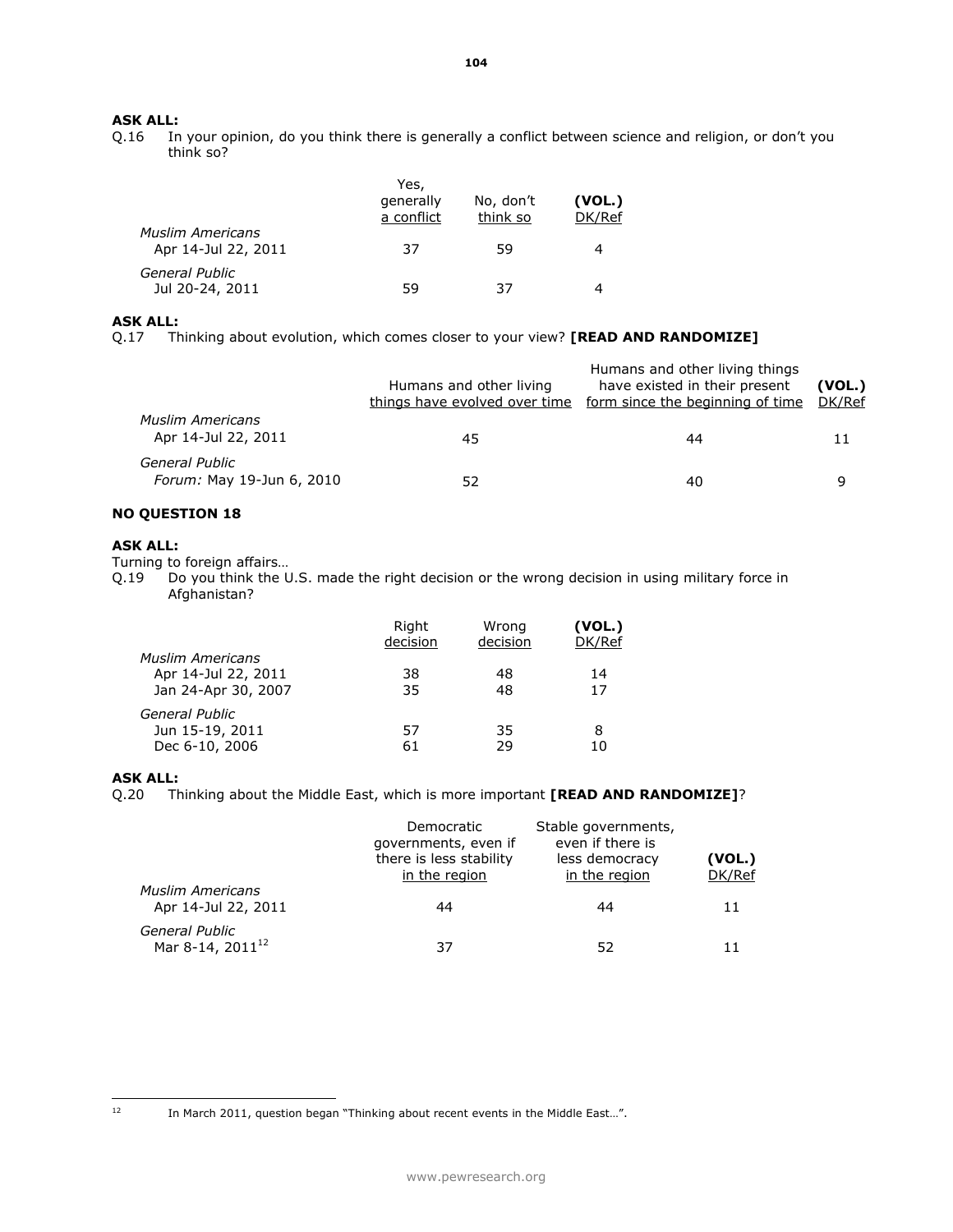**[IF RESPONDENT HAS NOT ALREADY BEEN TOLD THAT THIS IS A SURVEY OF MUSLIMS, READ]:** Just to give you a little more background before we continue, the Pew Research Center conducts many surveys on religion and public life in the United States. Earlier, you mentioned that you are a Muslim, and we have some questions about the views and experiences of Muslims living in the United States. I think you will find these questions very interesting. First,

# **[IF RESPONDENT HAS ALREADY INQUIRED ABOUT REASONS FOR SURVEY AND BEEN TOLD THIS**

**IS A SURVEY OF MUSLIMS, SAY]:** Now I have some questions about the views and experiences of Muslims living in the United States.

# **NO QUESTIONS 21-29**

## **ASK ALL:**

Q.30 In your own words, what do you think are the most important problems facing Muslims living in the United States today? **[RECORD VERBATIM RESPONSE. IF RESPONDENT SAYS** "none" **OR INDICATES THERE ARE NO PROBLEMS, SOFT PROBE ONCE WITH** "nothing in particular?" **OR**  "there are no right or wrong answers…does anything come to mind?"**; IF MORE THAN ONE MENTION RECORD UP TO THREE RESPONSES IN ORDER OF MENTION, BUT DO NOT PROBE FOR ADDITIONAL MENTIONS]** 

| <b>Muslim Americans</b> |                                                             | <b>Muslim Americans</b> |
|-------------------------|-------------------------------------------------------------|-------------------------|
| Apr 14-Jul 22           |                                                             | Jan 24-Apr 30           |
| <u> 2011</u>            |                                                             | 2007                    |
| 29                      | <b>NET:</b> Negative views about Muslims                    |                         |
| 16                      | Stereotyping/generalizing about all Muslims                 | 12                      |
| 9                       | Viewed as terrorists                                        | 15                      |
| 6                       | Hatred/fear/distrust of Muslims                             | 2                       |
| 20                      | <b>NET: Discrimination</b>                                  |                         |
| 19                      | Discrimination/racism/prejudice                             | 19                      |
| 2                       | Not treated fairly/harassment                               | 6                       |
| 15                      | Ignorance/misconceptions of Islam                           | 14                      |
| 7                       | Religious/cultural problems between Muslims and non-Muslims | 5                       |
| 5                       | Negative media portrayals                                   | 7                       |
| 4                       | Acceptance by society                                       |                         |
| 4                       | Problems among Muslims                                      |                         |
| 4                       | Fundamentalist/Extremist Muslims in other countries         | 3                       |
| 4                       | Jobs/financial problems                                     | 2                       |
| 2                       | Lack of representation/community involvement                |                         |
| 1                       | War/US foreign policy                                       | 3                       |
| 5                       | Other                                                       | 5                       |
| 16                      | No problems                                                 | 19                      |
| 4                       | Don't know/Refused                                          | 6                       |

# **ASK ALL:**

Q.31 Since the terrorist attacks on September  $11<sup>th</sup>$ , 2001, has it become more difficult to be a Muslim in the US, or hasn't it changed very much?

| <b>Muslim Americans</b><br>Jan 24-Apr 30 |
|------------------------------------------|
| $2007^{13}$                              |
|                                          |
| 53                                       |
| 40                                       |
|                                          |
|                                          |
| 6                                        |
|                                          |

In 2007, question began "Since the 9/11 terrorist attacks..." and "Moved to US after 9/11" was not an answer choice.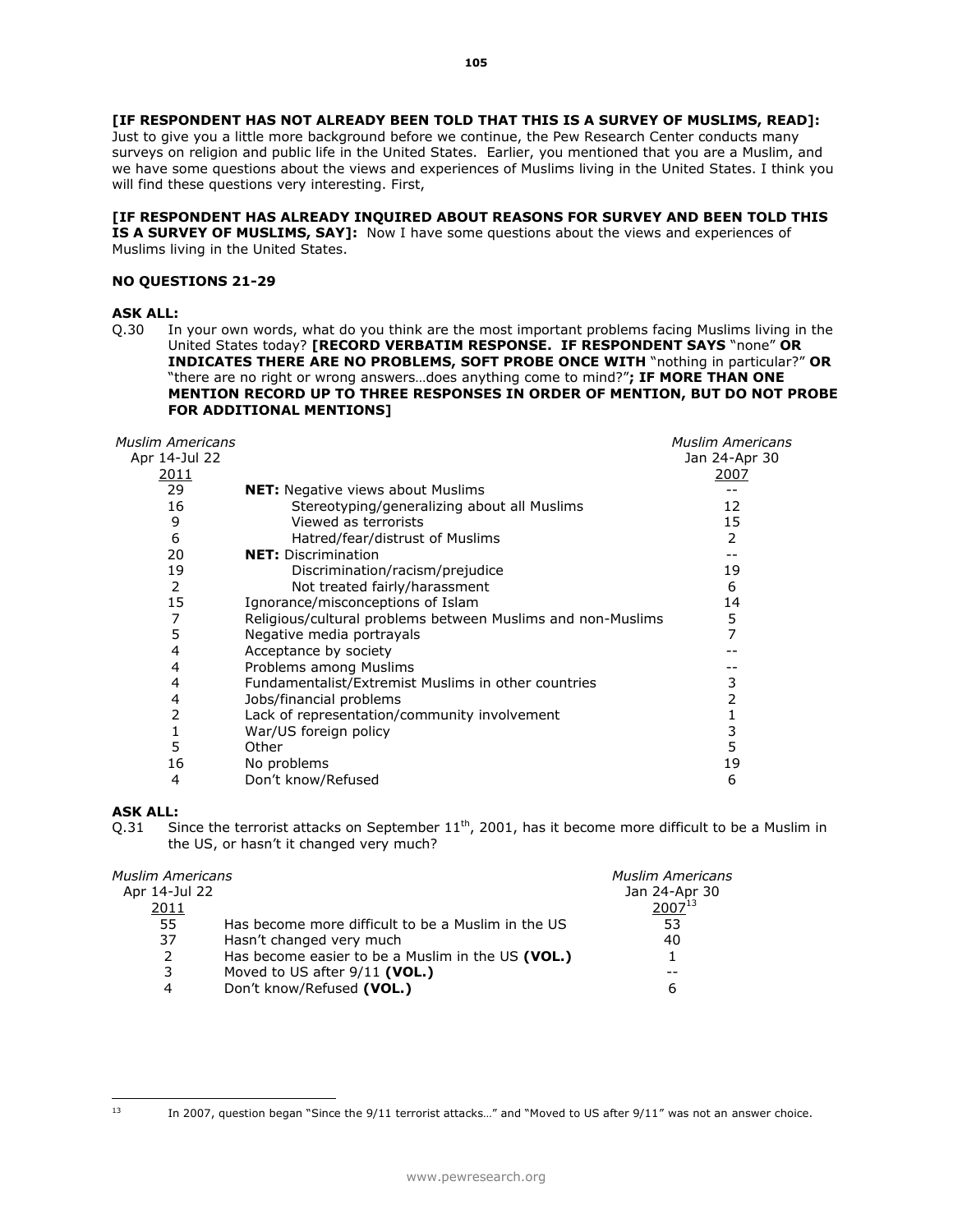Q.32 How many of your close friends are Muslims? Would you say **[READ]** 

| <b>Muslim Americans</b><br>Apr 14-Jul 22 |      |
|------------------------------------------|------|
|                                          | 2007 |
| All of them                              | 12   |
| Most of them                             | 35   |
| Some of them                             | 40   |
| Hardly any of them                       | 10   |
| None of them (VOL.)                      |      |
| Don't know/Refused (VOL.)                | ว    |
|                                          |      |

# **ASK ALL:**

Q.33 Do you think that coverage of Islam and Muslims by American news organizations is generally fair or unfair?

| Muslim Americans |                           | <b>Muslim Americans</b> |
|------------------|---------------------------|-------------------------|
| Apr 14-Jul 22    |                           | Jan 24-Apr 30           |
| 2011             |                           | 2007                    |
| 30               | Fair                      | 26                      |
| 55               | Unfair                    | 57                      |
| 10               | Depends (VOL.)            | 6                       |
| 5                | Don't know/Refused (VOL.) |                         |

# **ASK ALL:**

Q.34 Do you think there is a natural conflict between being a devout Muslim and living in a modern society, or don't you think so?

|                                         | Yes, there<br>is conflict | No, don't<br>think so | (VOL.)<br>DK/Ref |
|-----------------------------------------|---------------------------|-----------------------|------------------|
| Muslim Americans                        |                           |                       |                  |
| Apr 14-Jul 22, 2011                     | 31                        | 63                    | 6                |
| Jan 24-Apr 30, 2007                     | 32                        | 63                    | 5                |
| General Public                          |                           |                       |                  |
| GAP: 2006                               | 40                        | 42                    | 18               |
| Muslims only in Muslim Countries (2006) |                           |                       |                  |
| Eqypt                                   | 28                        | 70                    | $\mathcal{P}$    |
| Turkey                                  | 29                        | 61                    | 10               |
| Indonesia                               | 43                        | 54                    | 3                |
| Pakistan                                | 48                        | 17                    | 35               |
| Jordan                                  | 34                        | 64                    | 2                |
| Nigeria                                 | 33                        | 64                    | 3                |
|                                         |                           |                       |                  |

# **ASK ALL:**

Q.35 Do you think most Muslims who come to the U.S. today want to adopt American customs and ways of life or do you think that they want to be distinct from the larger American society?

|                                                                 | Adopt customs | Want to be distinct | (VOL.)<br>Both | (VOL.)<br>DK/Ref |
|-----------------------------------------------------------------|---------------|---------------------|----------------|------------------|
| Muslim Americans<br>Apr 14-Jul 22, 2011                         | 56            | 20                  | 16             |                  |
| General Public<br>GAP: Spring, $2011^{14}$<br>GAP: Spring, 2006 | 33<br>33      | 51<br>44            | 4<br>6         | 12<br>16         |

 $_{\rm 14}$ 

<sup>14</sup> In Spring 2011, question read "Do you think most Muslims in our country today…" and in 2006 question read "most Muslims coming to our country today"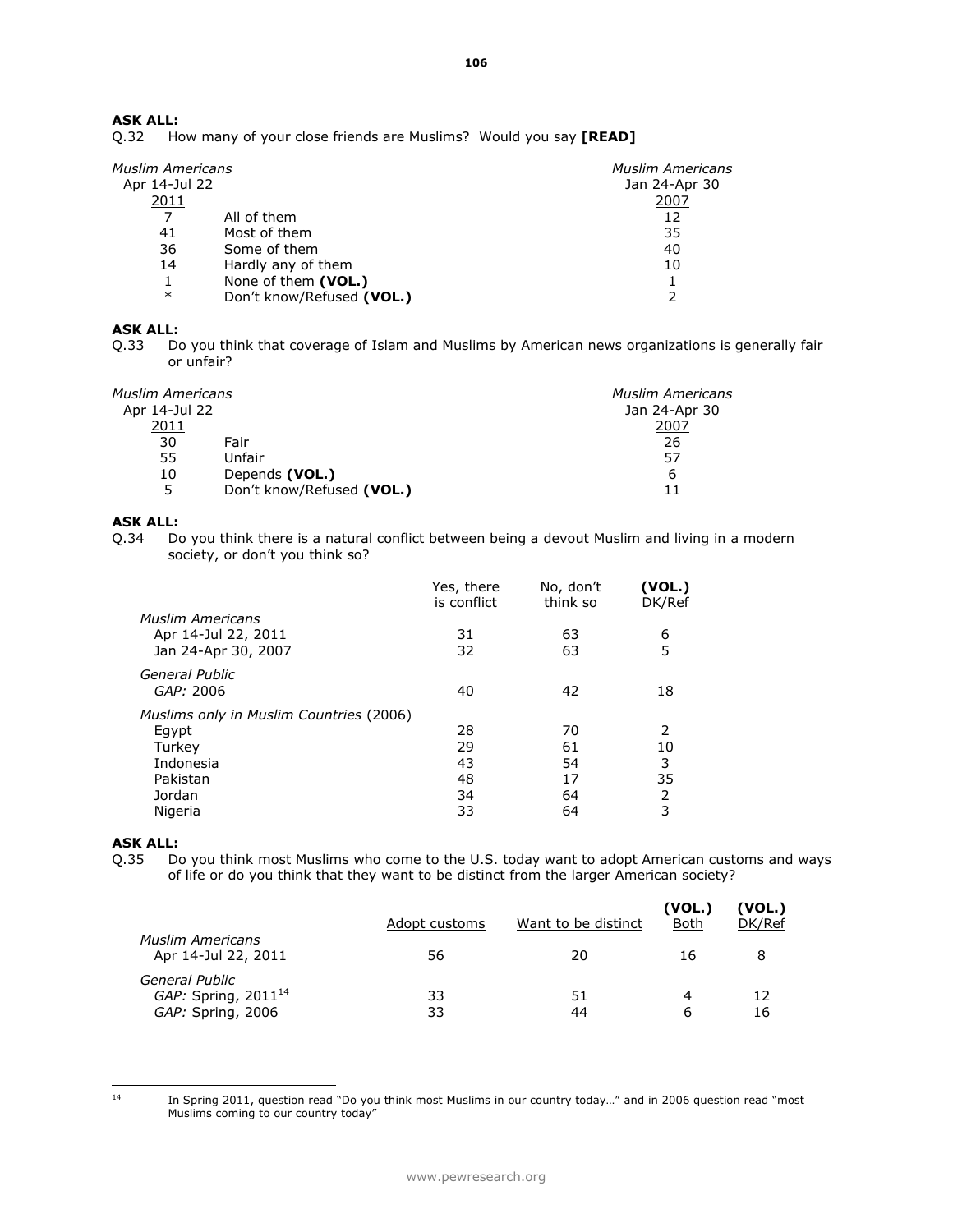# **ASK ALL:**<br>0.36 D

Do you feel that **[INSERT FIRST ITEM; RANDOMIZE a AND b; ALWAYS ASK c LAST]** is generally friendly, neutral, or unfriendly toward Muslim Americans? How about **[INSERT NEXT ITEM; REPEAT AS NECESSARY:** Is **[ITEM]** generally friendly, neutral, or unfriendly toward Muslim Americans?**]** 

|    |                                                                        | Friendly toward<br><b>Muslim Americans</b> | Neutral toward<br><b>Muslim Americans</b> | Unfriendly toward<br><b>Muslim Americans</b> | (VOL.)<br>DK/Ref |
|----|------------------------------------------------------------------------|--------------------------------------------|-------------------------------------------|----------------------------------------------|------------------|
| a. | The Democratic Party<br><b>Muslim Americans</b><br>Apr 14-Jul 22, 2011 | 46                                         | 35                                        | 7                                            | 12               |
| b. | The Republican Party<br><b>Muslim Americans</b><br>Apr 14-Jul 22, 2011 | 15                                         | 21                                        | 48                                           | 16               |
| C. | Barack Obama<br><b>Muslim Americans</b><br>Apr 14-Jul 22, 2011         | 64                                         | 27                                        | 4                                            | 5                |

#### **ASK ALL:**

Q.37 And are the American people generally friendly, neutral, or unfriendly toward Muslim Americans?

*Muslim Americans*

Apr 14-Jul 22

2011

- 48 Friendly toward Muslim Americans
- 32 Neutral toward Muslim Americans
- 16 Unfriendly toward Muslim Americans
- 4 Don't know/Refused **(VOL.)**

#### **ASK ALL:**

Q.38 What's your impression, do you think that the quality of life for Muslims in the U.S. is

**[RANDOMIZE:** better, worse**]**, or about the same as the quality of life in most Muslim countries?

# *Muslim Americans*

Apr 14-Jul 22

2011

- 66 Better
- 8 Worse<br>23 About
- 23 About the same<br>3 Don't know/Refu
- 3 Don't know/Refused **(VOL.)**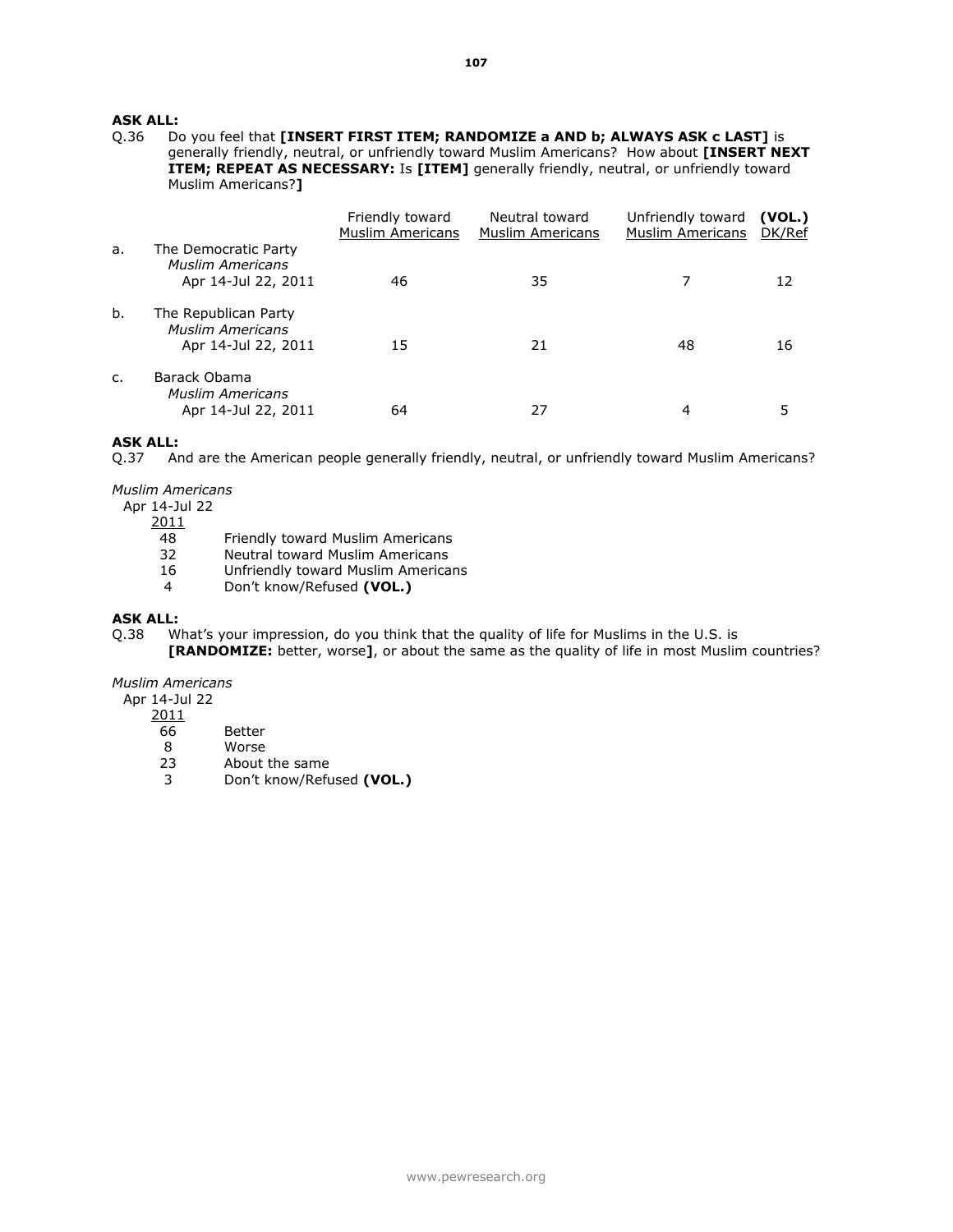**ASK ALL:**<br>Q.39 He Here are a few things that some Muslims in the U.S. have experienced. As I read each one, please tell me whether or not it has happened to you *in the past twelve months*. First, in the past twelve months, **[INSERT; RANDOMIZE; ITEM e ALWAYS IMMEDIATELY FOLLOWS ITEM d]** because you are a Muslim, or not? **[REPEAT** In the past twelve months **TWICE, THEN AS NECESSARY] [INSERT NEXT ITEM]** because you are a Muslim, or not?

|    |                                                                                           | Yes,         | No,              | (VOL.)        |
|----|-------------------------------------------------------------------------------------------|--------------|------------------|---------------|
|    |                                                                                           | has happened | has not happened | DK/Ref        |
| a. | Have people acted as if they are suspicious of you                                        |              |                  |               |
|    | <b>Muslim Americans</b>                                                                   |              |                  |               |
|    | Apr 14-Jul 22, 2011                                                                       | 28           | 70               | 2             |
|    | Jan 24-Apr 30, 2007                                                                       | 26           | 73               | $\mathbf{1}$  |
| b. | Has someone expressed support for you<br><b>Muslim Americans</b>                          |              |                  |               |
|    | Apr 14-Jul 22, 2011                                                                       | 37           | 62               |               |
|    | Jan 24-Apr 30, 2007                                                                       | 32           | 66               | $\frac{1}{2}$ |
| c. | Have you been called offensive names<br><b>Muslim Americans</b>                           |              |                  |               |
|    | Apr 14-Jul 22, 2011                                                                       | 22           | 78               | $\ast$        |
|    | Jan 24-Apr 30, 2007                                                                       | 15           | 85               | $\ast$        |
| d. | Have you been singled out by airport security<br><b>Muslim Americans</b>                  |              |                  |               |
|    | Apr 14-Jul 22, 2011                                                                       | 21           | 77               | 2             |
|    | Jan 24-Apr 30, 2007                                                                       | 18           | 81               | $\mathbf{1}$  |
| e. | Have you been singled out by other law<br>enforcement officers<br><b>Muslim Americans</b> |              |                  |               |
|    | Apr 14-Jul 22, 2011                                                                       | 13           | 87               | $\ast$        |
|    | Jan 24-Apr 30, 2007                                                                       | 9            | 90               | 1             |
| f. | Have you been physically threatened or attacked<br><b>Muslim Americans</b>                |              |                  |               |
|    | Apr 14-Jul 22, 2011                                                                       | 6            | 94               |               |
|    | Jan 24-Apr 30, 2007                                                                       | 4            | 96               | $\ast$        |

# **IF R HAS NOT BEEN SINGLED OUT BY AIRPORT SECURITY (Q.39d=2), ASK IMMEDIATELY FOLLOWING Q.39d:**

Q.39d2 And is that because it hasn't happened or because you haven't taken a trip by airplane in the past twelve months?

# **BASED ON TOTAL:**

| <b>Muslim Americans</b> | <b>Muslim Americans</b>                                    |               |
|-------------------------|------------------------------------------------------------|---------------|
| Apr 14-Jul 22           |                                                            | Jan 24-Apr 30 |
| 2011                    |                                                            | 2007          |
| 21                      | Have been singled out by airport security                  | 18            |
| 77                      | Have not been singled out by airport security              | 81            |
| 35                      | Because it hasn't happened                                 | 41            |
| 41                      | Haven't taken a trip by airplane in the past twelve months | 39            |
| 1                       | Don't know/Refused (VOL.)                                  |               |
| 2                       | Don't know/Refused (VOL.)                                  |               |
|                         |                                                            |               |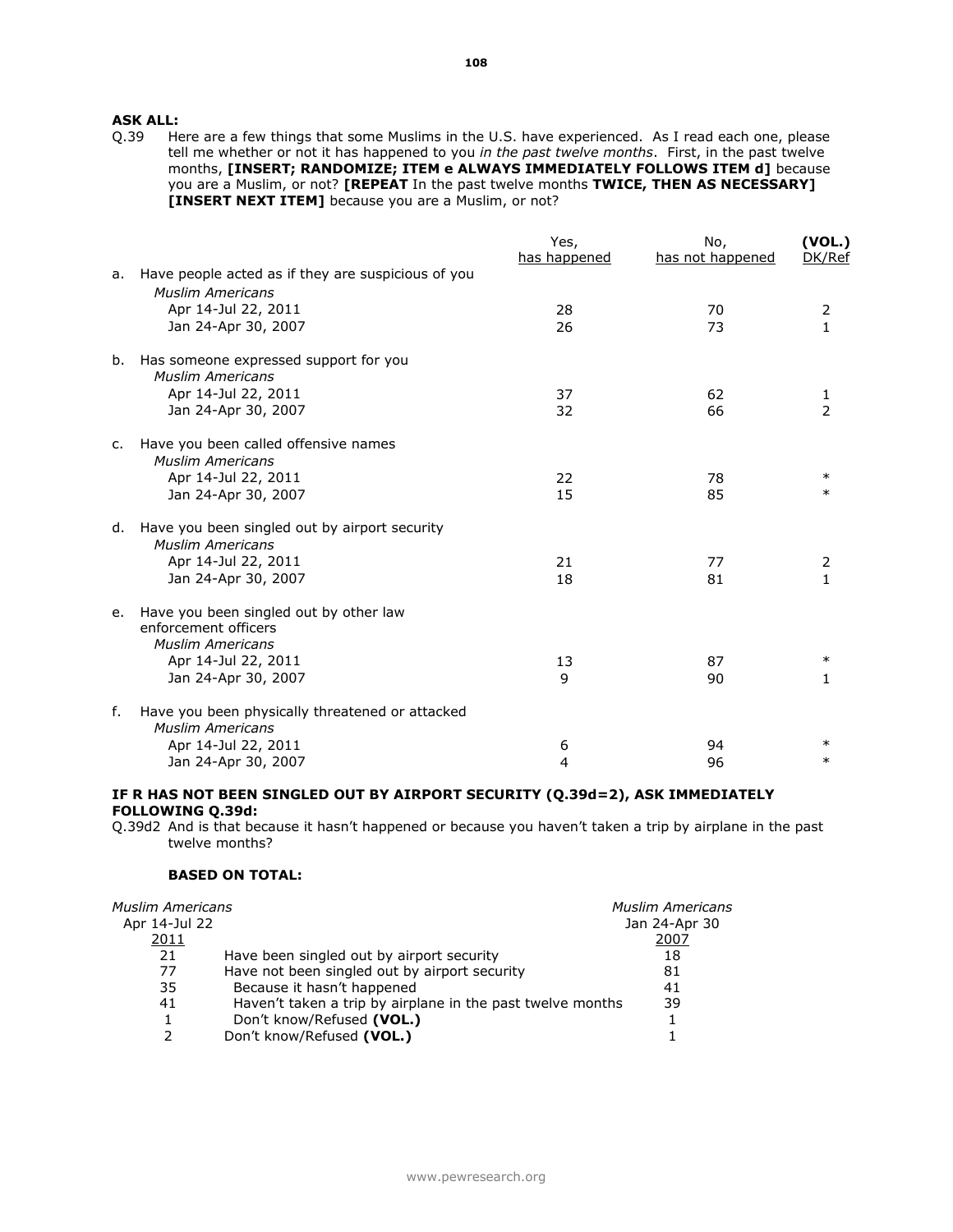Q.40 And in the past twelve months, has a mosque or Islamic center in your community been the target of vandalism or other hostile acts, or not?

*Muslim Americans*

Apr 14-Jul 22

- 2011
	- 15 Yes
	- 81 No
	- 4 Don't know/Refused **(VOL.)**

#### **ASK ALL:**

Q.41 How much, if anything, have you heard about the proposal to build an Islamic cultural center and mosque in New York City near the World Trade Center? Have you heard **[READ]**

|                                                | A lot | A little | Nothing<br>at all | (VOL.)<br>DK/Ref |
|------------------------------------------------|-------|----------|-------------------|------------------|
| <b>Muslim Americans</b><br>Apr 14-Jul 22, 2011 | 46    | 35       | 18                |                  |
| General Public<br>Jul 21-24, 2011              | 29    | 49       | つつ                |                  |

# **ASK IF HEARD AT LEAST A LITTLE (Q.41=1,2):**

Q.42 Do you think building the Islamic cultural center and mosque near the World Trade Center should be allowed, or should it not be allowed?

# **ASK IF SHOULD BE ALLOWED (Q.42=1):**

Q.43 And do you personally feel that building the Islamic cultural center and mosque near the World Trade Center is a good idea or a bad idea?

# **BASED ON TOTAL:**

| Muslim Americans |                                                | General Public |
|------------------|------------------------------------------------|----------------|
| Apr 14-Jul 22    |                                                | Jul 21-24      |
| 2011             |                                                | 2011           |
| 58               | Should be allowed                              | 30             |
| 40               | Good idea                                      | 15             |
| 12               | Bad idea                                       | 10             |
| 6                | Don't know/Refused (VOL.)                      | 4              |
| 16               | Should not be allowed                          | 37             |
| 7                | Don't know/Refused (VOL.)                      | 11             |
| 19               | Heard nothing at all/Don't know/Refused (VOL.) | 23             |

#### **ASK ALL:**

Q.44 Over the past few years, has there been opposition to the building of a mosque or Islamic center in the community where you live, or not?

*Muslim Americans*

- Apr 14-Jul 22
	- 2011
		- 14 Yes
		- 79 No
		- 2 No one has proposed building a Mosque or Islamic center **(VOL.)**
		- 6 Don't know/Refused **(VOL.)**

# **NO QUESTIONS 45-59**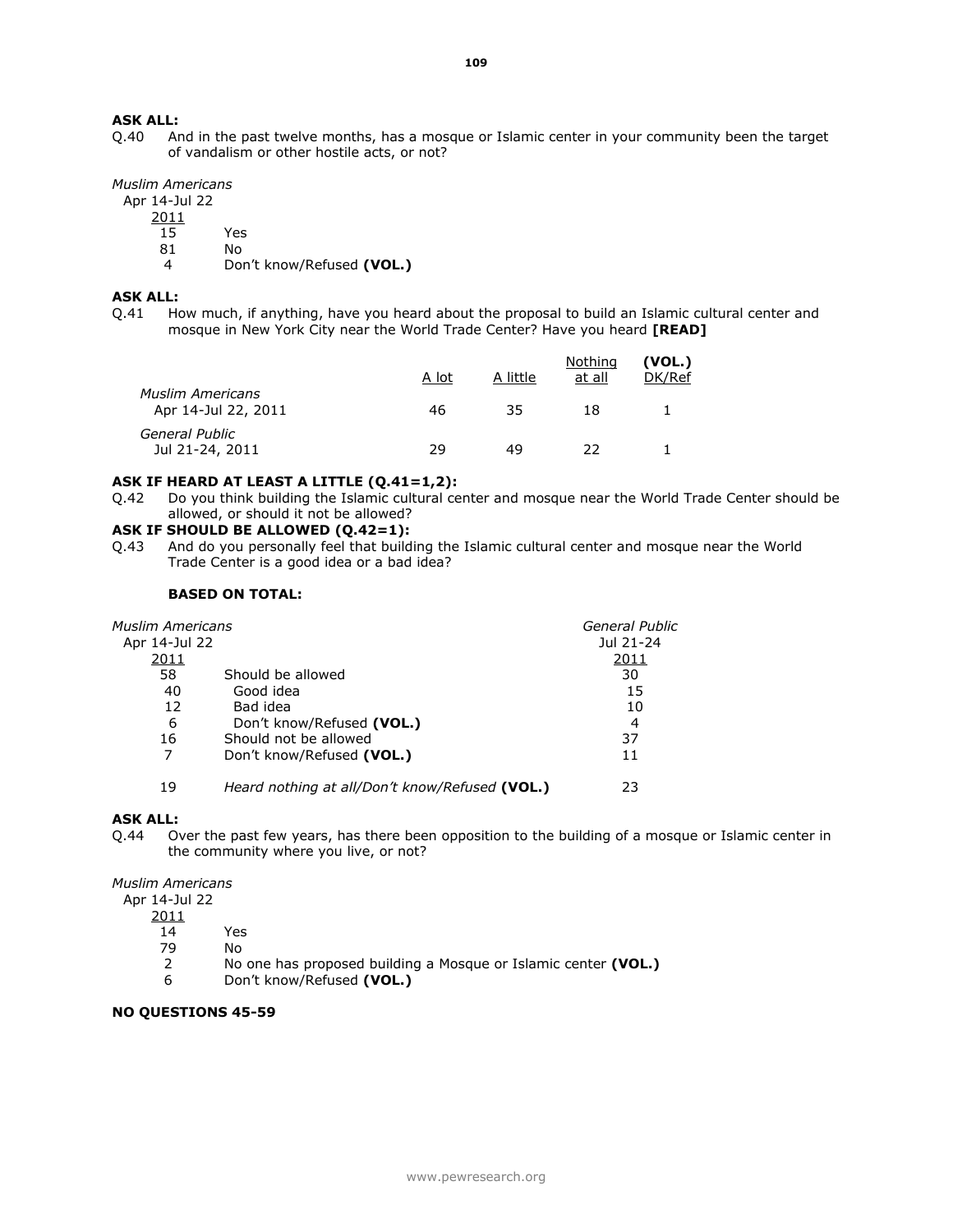Now I have a few questions about your own religious practices...<br>Q.60 On average, how often do you attend the mosque or Isk

Q.60 On average, how often do you attend the mosque or Islamic Center for salah and Jum'ah Prayer? **[READ]** 

| <b>Muslim Americans</b><br>Apr 14-Jul 22, 2011<br>Jan 24-Apr 30, 2007                                    | More than<br>once<br><u>a week</u><br>18<br>17 | Once a<br>week for<br>Jum'ah<br>Prayer<br>29<br>23 | Once or<br>twice a<br>month<br>12<br>8 | A few times<br>a year<br>especially<br>for the Eid<br>22<br>18 | Seldom Never DK/Ref<br>7<br>16 | 12<br>18                            | (VOL.)<br>$\ast$<br>$\ast$ |
|----------------------------------------------------------------------------------------------------------|------------------------------------------------|----------------------------------------------------|----------------------------------------|----------------------------------------------------------------|--------------------------------|-------------------------------------|----------------------------|
| General Public <sup>15</sup><br>2011<br>2007                                                             | 12<br>13                                       | 24<br>26                                           | 16<br>14                               | 19<br>19                                                       | 15<br>16                       | 12<br>11                            |                            |
| Muslims only in Muslim Countries (2006)<br>Egypt<br>Turkey<br>Indonesia<br>Pakistan<br>Jordan<br>Nigeria | 16<br>18<br>53<br>43<br>18<br>50               | 28<br>23<br>17<br>15<br>30<br>19                   | 6<br>4<br>7<br>2<br>11<br>9            | 11<br>10<br>7<br>5<br>10<br>9                                  | 16<br>18<br>15<br>2<br>9<br>6  | 22<br>23<br>$\ast$<br>32<br>21<br>7 | 4<br>$\ast$                |

# **ASK ALL:**<br>Q.61 Ar

And outside of salah and Jum'ah prayer, do you take part in any other social or religious activities at the mosque or Islamic Center?

|                         | Yes | No  | (VOL.)<br>DK/Ref |
|-------------------------|-----|-----|------------------|
| <b>Muslim Americans</b> |     |     |                  |
| Apr 14-Jul 22, 2011     | 35  | 63  |                  |
| Jan 24-Apr 30, 2007     | 30  | 70. | $\ast$           |

# **ASK ALL:**

Q.62 How important is religion in your life – very important, somewhat important, not too important, or not at all important?

|                                         | Very<br>important | Somewhat<br>important | Not too<br><i>important</i> | Not at all<br>important | (VOL.)<br>DK/Ref |
|-----------------------------------------|-------------------|-----------------------|-----------------------------|-------------------------|------------------|
| <b>Muslim Americans</b>                 |                   |                       |                             |                         |                  |
| Apr 14-Jul 22, 2011                     | 69                | 22                    | 6                           | 2                       |                  |
| Jan 24-Apr 30, 2007                     | 72                | 18                    | 5                           | 4                       |                  |
| General Public                          |                   |                       |                             |                         |                  |
| Jul 21-Aug 5, 2010                      | 58                | 24                    | 9                           | 8                       |                  |
| May 2-14, 2006                          | 54                | 29                    | 10                          | 6                       |                  |
| Muslims only in Muslim Countries (2011) |                   |                       |                             |                         |                  |
| Egypt                                   | 79                | 18                    |                             |                         |                  |
| Indonesia                               | 96                | 2                     | $\ast$                      |                         | $\ast$           |
| Jordan                                  | 83                | 12                    |                             | 3                       | $\ast$           |
| Lebanon                                 | 67                | 25                    |                             |                         | $\ast$           |
| Nigeria (2010)                          | 90                | 6                     |                             |                         | $\ast$           |
| Pakistan                                | 97                | 3                     | $\ast$                      | $\ast$                  | $\ast$           |
| Turkey                                  | 75                | 14                    | 4                           |                         | 6                |

 $15$ 

In 2007 and 2011, the general public question read "Aside from weddings and funerals, how often do you attend religious services: more than once a week, once a week, once or twice a month, a few times a year, seldom, or never?" General public answers based on aggregated data from multiple surveys. 2011 data based on 7,547 interviews between March and June 2011. 2007 data based on 8235 interviews between January and April 2007.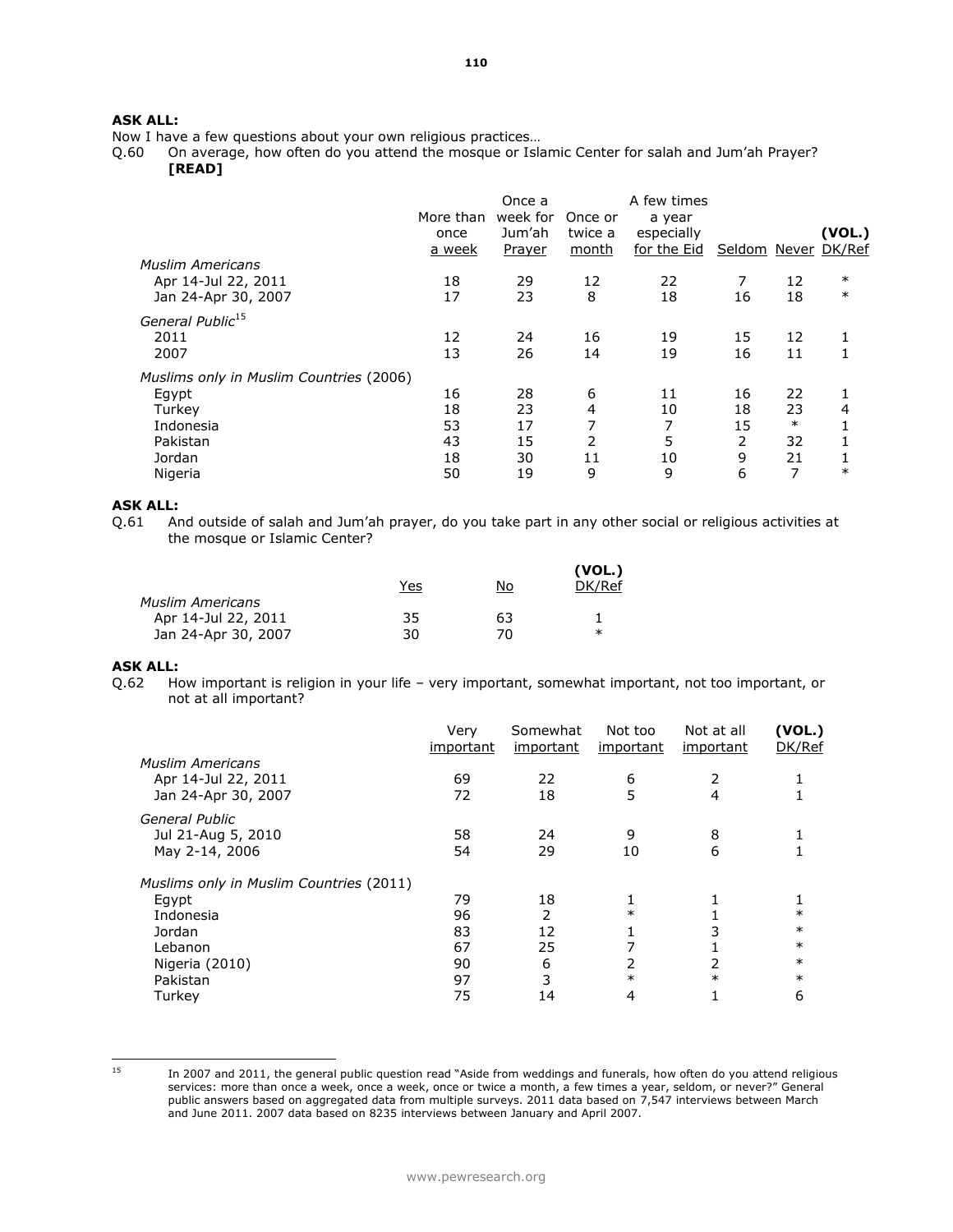# **ASK ALL:**<br>Q.63 Co

Concerning daily salah or prayer, do you, in general, pray all five salah daily, make some of the five salah daily, occasionally make salah, only make Eid Prayers, or do you never pray?

| Muslim Americans |                                   | <b>Muslim Americans</b> |
|------------------|-----------------------------------|-------------------------|
| Apr 14-Jul 22    |                                   | Jan 24-Apr 30           |
| 2011             |                                   | 2007                    |
| 65               | Pray daily (NET)                  | 61                      |
| 48               | Pray all five salah               | 41                      |
| 18               | Make some of the five salah daily | 20                      |
| 18               | Occasionally make salah           | 20                      |
|                  | Only make Eid Prayers             | 6                       |
| 8                | Never pray                        | 12                      |
|                  | Don't know/Refused (VOL.)         |                         |

# **MUSLIM COUNTRIES TREND FOR COMPARISON:**

*How often, if at all, do you pray: hardly ever, only during religious holidays, only on Fridays, only on Fridays and religious holidays, more than once a week, every day at least once, or every day five times?*

| Daily<br>five<br>times | Daily<br>at<br>least<br>once | More<br>than<br>once<br>a<br>week | Fridays<br>and<br>religious<br>holidays | Only<br>on.<br><b>Fridays</b> | Only<br>during<br>religious<br>holidays | Hardly<br>ever | (VOL.)<br>DK/Ref |
|------------------------|------------------------------|-----------------------------------|-----------------------------------------|-------------------------------|-----------------------------------------|----------------|------------------|
|                        |                              |                                   |                                         |                               |                                         |                |                  |
|                        |                              |                                   |                                         |                               |                                         |                |                  |
| 60                     | 11                           | 6                                 |                                         | 6                             | 5                                       | 4              |                  |
| 71                     | 18                           | 4                                 |                                         |                               |                                         |                | 2                |
| 70                     | 10                           | 8                                 | 3                                       | 4                             |                                         |                | 3                |
| 41                     | 11                           | 11                                |                                         | 9                             | 4                                       | 15             |                  |
| 82                     | 8                            | 3                                 | 3                                       |                               |                                         |                |                  |
| 41                     | 26                           | 9                                 | 2                                       | 8                             |                                         | 11             |                  |
| 76                     | 3                            | 3                                 | 6                                       | 3                             |                                         |                |                  |
| 31                     | 8                            | 9                                 | 13                                      | 12                            | 6                                       | 13             | 9                |
|                        |                              |                                   |                                         |                               |                                         |                |                  |

# **ASK ALL:**

Q.64 Which statement comes closest to your view? **[READ AND RANDOMIZE]** 

| <b>Muslim Americans</b>                                                   |
|---------------------------------------------------------------------------|
| Jan 24-Apr 30                                                             |
| 2007                                                                      |
| 33                                                                        |
| There is MORE than one true way to interpret the teachings of Islam<br>60 |
|                                                                           |
| 5                                                                         |
|                                                                           |

# **ASK ALL:**

Q.65 Which statement comes closest to your view? **[READ AND RANDOMIZE]** 

|                                                     | Islam is the one,<br>true faith leading<br>to eternal life | Many religions can<br>lead to eternal life | (VOL.)<br>Other | (VOL.)<br>DK/Ref |
|-----------------------------------------------------|------------------------------------------------------------|--------------------------------------------|-----------------|------------------|
| <b>Muslim Americans</b><br>Apr 14-Jul 22, 2011      | 35                                                         | 56                                         |                 |                  |
| General Public<br>Jul 31-Aug 10, 2008 <sup>16</sup> | 29                                                         | 65                                         |                 |                  |

 $16$ 

<sup>16</sup> In 2008, question read "Now, as I read a pair of statements, tell me whether the first statement or the second statement comes closer to your own views even if neither is exactly right: My religion is the one, true faith leading to eternal life, or many religions can lead to eternal life."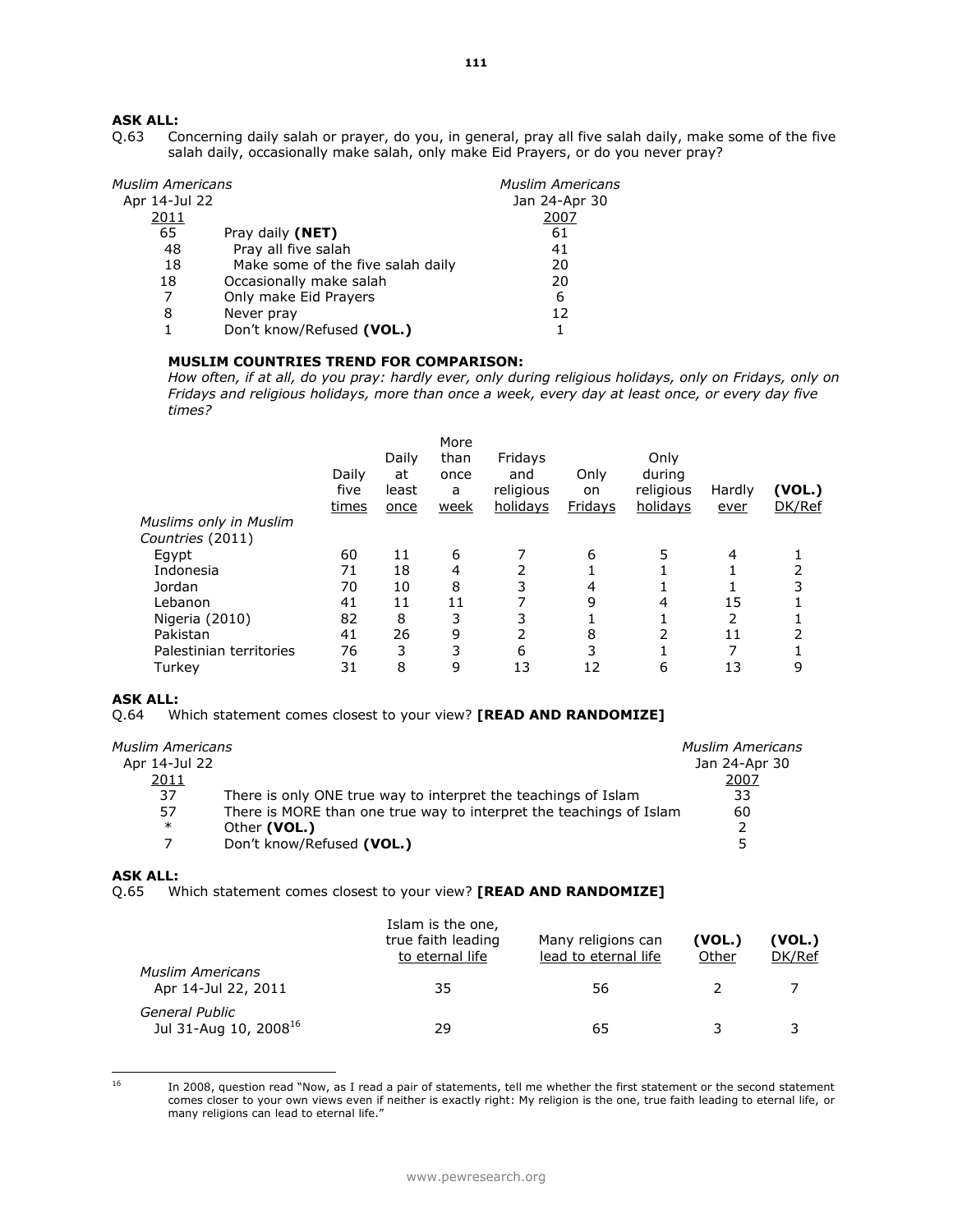Q.66 Do you believe **[INSERT ITEM; RANDOMIZE]**, or not?

|    |                                                    | Yes, believe | No, do not believe | (VOL.)<br>DK/Ref |
|----|----------------------------------------------------|--------------|--------------------|------------------|
| a. | In One God, Allah<br><b>Muslim Americans</b>       |              |                    |                  |
|    | Apr 14-Jul 22, 2011                                | 96           | 4                  | 1                |
|    | Jan 24-Apr 30, 2007                                | 96           | 2                  | $\mathcal{P}$    |
| b. | In the Prophet Muhammed<br><b>Muslim Americans</b> |              |                    |                  |
|    | Apr 14-Jul 22, 2011                                | 96           | 3                  | 1                |
|    | Jan 24-Apr 30, 2007                                | 94           | 3                  | 3                |
| c. | In the Day of Judgment<br><b>Muslim Americans</b>  |              |                    |                  |
|    | Apr 14-Jul 22, 2011                                | 92           | 7                  | 1                |
|    | Jan 24-Apr 30, 2007                                | 91           | 7                  | $\mathcal{P}$    |
| d. | In angels<br><b>Muslim Americans</b>               |              |                    |                  |
|    | Apr 14-Jul 22, 2011                                | 90           | 9                  | 1                |
|    | Jan 24-Apr 30, 2007                                | 87           | 11                 | 2                |
|    |                                                    |              |                    |                  |

# **ASK ALL:**

Q.67 Do you think of yourself first as an American or first as a Muslim?

|                                                       | American | Muslim | (VOL.)<br><b>Both equally</b> | (VOL.)<br>Neither/Other | (VOL.)<br>DK/Ref |
|-------------------------------------------------------|----------|--------|-------------------------------|-------------------------|------------------|
| <b>Muslim Americans</b>                               |          |        |                               |                         |                  |
| Apr 14-Jul 22, 2011                                   | 26       | 49     | 18                            | 4                       | 2                |
| Jan 24-Apr 30, 2007                                   | 28       | 47     | 18                            | 6                       |                  |
| "Christian" in US <sup>17</sup>                       |          |        |                               |                         |                  |
| GAP: 2011                                             | 46       | 46     | 6                             |                         |                  |
| GAP: 2006                                             | 47       | 43     | 8                             |                         | 2                |
| Muslims only in Muslim Countries <sup>18</sup> (2011) |          |        |                               |                         |                  |
| Egypt                                                 | 31       | 46     | 23                            | 0                       | 0                |
| Indonesia                                             | 35       | 40     | 24                            | $\ast$                  | $\ast$           |
| Jordan                                                | 24       | 65     | 10                            |                         | 0                |
| Lebanon                                               | 36       | 28     | 36                            | 0                       | 0                |
| Pakistan                                              | 3        | 94     | 3                             | 0                       | $\ast$           |
| Palestinian territories                               | 43       | 40     | 17                            | 0                       | 0                |
| Turkey                                                | 21       | 49     | 29                            | 0                       |                  |
|                                                       |          |        |                               |                         |                  |

### **ASK ALL:**

Q.68 Have you always been a Muslim, or not?

| Muslim Americans |                           | <b>Muslim Americans</b> |
|------------------|---------------------------|-------------------------|
| Apr 14-Jul 22    |                           | Jan 24-Apr 30           |
| 2011             |                           | 2007                    |
| 80               | Yes                       | 77                      |
| 20               | N٥                        | 23                      |
| $\ast$           | Don't know/Refused (VOL.) | $\ast$                  |

 $17\,$ <sup>17</sup> In 2006, question read "Do you think of yourself first as an American or first as a Christian?" and was asked only of Christians.

<sup>18</sup> Muslims living outside of the U.S. were asked about their respective nationalities: e.g. "Do you think of yourself first as an Egyptian or first as a Muslim?"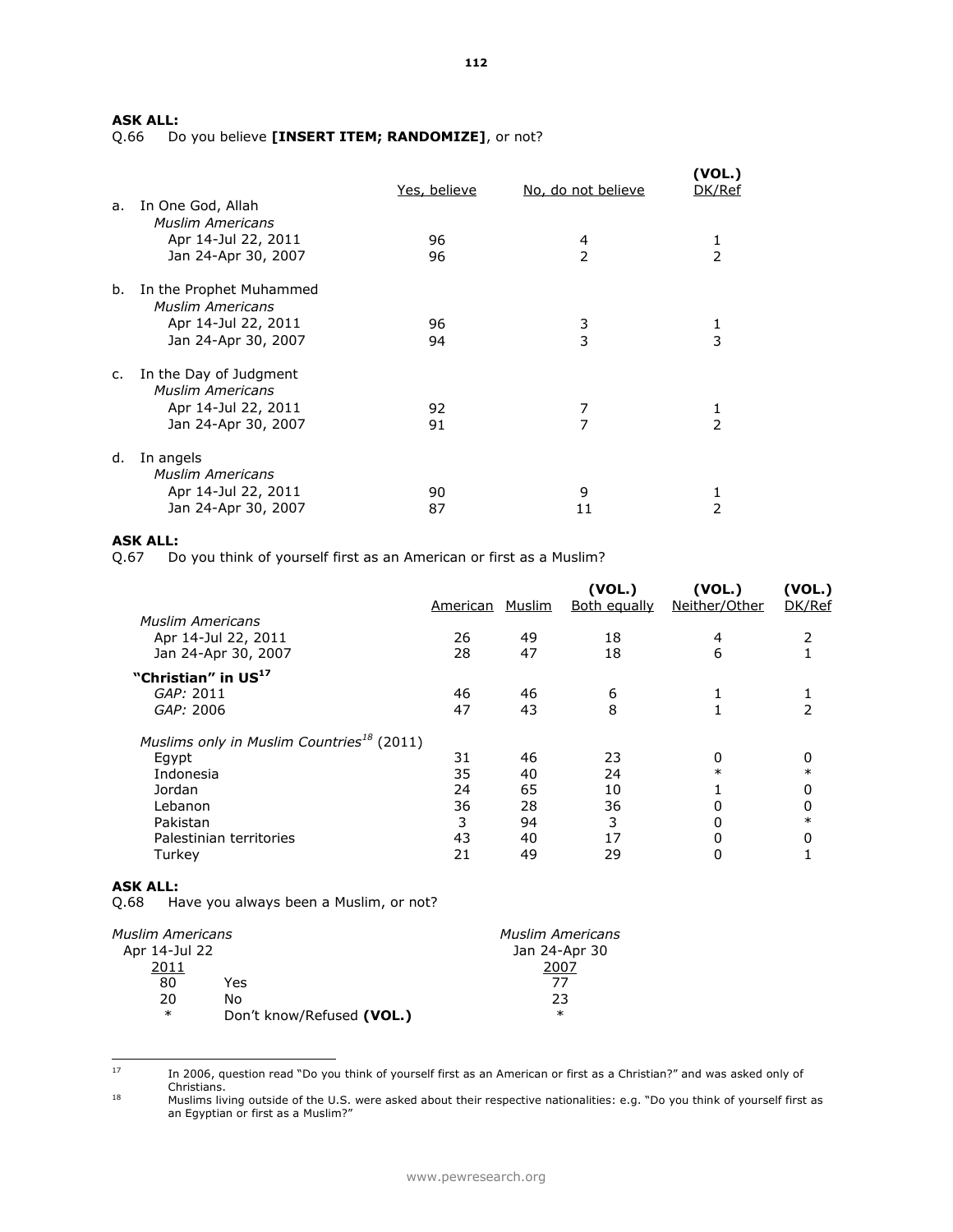# **NO QUESTIONS 69-74**

# **ASK ALL:**

On another subject…

Q.75 How concerned, if at all, are you about the rise of Islamic extremism around the WORLD these days? Are you very concerned, somewhat concerned, not too concerned or not at all concerned?

|                                                                                                                     | Very<br>concerned                      | Somewhat<br>concerned                  | Not too<br>concerned                  | Not at all<br>concerned             | (VOL.)<br>DK/Ref           |
|---------------------------------------------------------------------------------------------------------------------|----------------------------------------|----------------------------------------|---------------------------------------|-------------------------------------|----------------------------|
| <b>Muslim Americans</b><br>Apr 14-Jul 22, 2011<br>Jan 24-Apr 30, 2007 <sup>19</sup>                                 | 42<br>51                               | 30<br>25                               | 14<br>9                               | 10<br>10                            | 4<br>5                     |
| General Public<br>Jul 21-24, 2011<br>Apr 18-22, 2007                                                                | 37<br>48                               | 36<br>33                               | 16<br>11                              | 8<br>5                              | 3<br>3                     |
| Muslims only in Muslim Countries (2010)<br>Egypt<br>Indonesia<br>Jordan<br>Lebanon<br>Nigeria<br>Pakistan<br>Turkey | 29<br>39<br>32<br>34<br>46<br>37<br>19 | 40<br>33<br>39<br>31<br>33<br>26<br>20 | 22<br>17<br>13<br>24<br>14<br>9<br>12 | 9<br>10<br>15<br>11<br>5<br>9<br>36 | $\overline{2}$<br>19<br>14 |

# **ASK ALL:**

Q.76 How concerned, if at all, are you about the possible rise of Islamic extremism in the U.S.? Are you very concerned, somewhat concerned, not too concerned or not at all concerned?

|                                                | Very<br>concerned | Somewhat<br>concerned | Not too<br>concerned | Not at all<br>concerned | (VOL.)<br>DK/Ref |
|------------------------------------------------|-------------------|-----------------------|----------------------|-------------------------|------------------|
| <b>Muslim Americans</b>                        |                   |                       |                      |                         |                  |
| Apr 14-Jul 22, 2011                            | 31                | 29                    | 18                   | 17                      | 5                |
| Jan 24-Apr 30, 2007 <sup>20</sup>              | 36                | 25                    | 14                   | 20                      | 5                |
| General Public                                 |                   |                       |                      |                         |                  |
| July 21-24, 2011                               | 36                | 31                    | 19                   | 11                      | 2                |
| Apr, 2007                                      | 46                | 32                    | 13                   | 5                       | $\overline{4}$   |
| Muslims only in Muslim Countries $(2011)^{21}$ |                   |                       |                      |                         |                  |
| Egypt                                          | 31                | 33                    | 19                   | 15                      |                  |
| Indonesia                                      | 20                | 23                    | 31                   | 20                      |                  |
| Jordan                                         | 25                | 22                    | 25                   | 27                      |                  |
| Lebanon                                        | 48                | 25                    | 17                   | 7                       | 3                |
| Nigeria (2010)                                 | 48                | 35                    | 11                   | 6                       |                  |
| Pakistan                                       | 41                | 22                    | 8                    | 8                       | 20               |
| Palestinian territories                        | 33                | 45                    | 15                   | 6                       |                  |
| Turkey                                         | 26                | 26                    | 14                   | 23                      | 12               |
|                                                |                   |                       |                      |                         |                  |

# **NO QUESTIONS 77-79**

 $19$ 

<sup>19</sup> In 2007 for Muslim Americans and in 2007 and 2011 the general public question read "How concerned, if at all, are you about the rise of Islamic extremism around the world these days? Are you very concerned, somewhat concerned, not too concerned or not at all concerned about the rise of Islamic extremism around the world these days?"

<sup>20</sup> In 2007 for Muslim Americans and in 2007 and 2011 for the general public, question read "How concerned, if at all, are you about the possible rise of Islamic extremism in the US? Are you very concerned, somewhat concerned, not too concerned or not at all concerned about the possible rise of Islamic extremism in the US?"

<sup>&</sup>lt;sup>21</sup> For 2011 trends to Muslims in other countries, question read "How concerned, if at all, are you about Islamic extremism in our country these days? Are you very concerned, somewhat concerned, not too concerned or not at all concerned about Islamic extremism in our country these days?" Nigeria 2010 question wording was the same as current wording.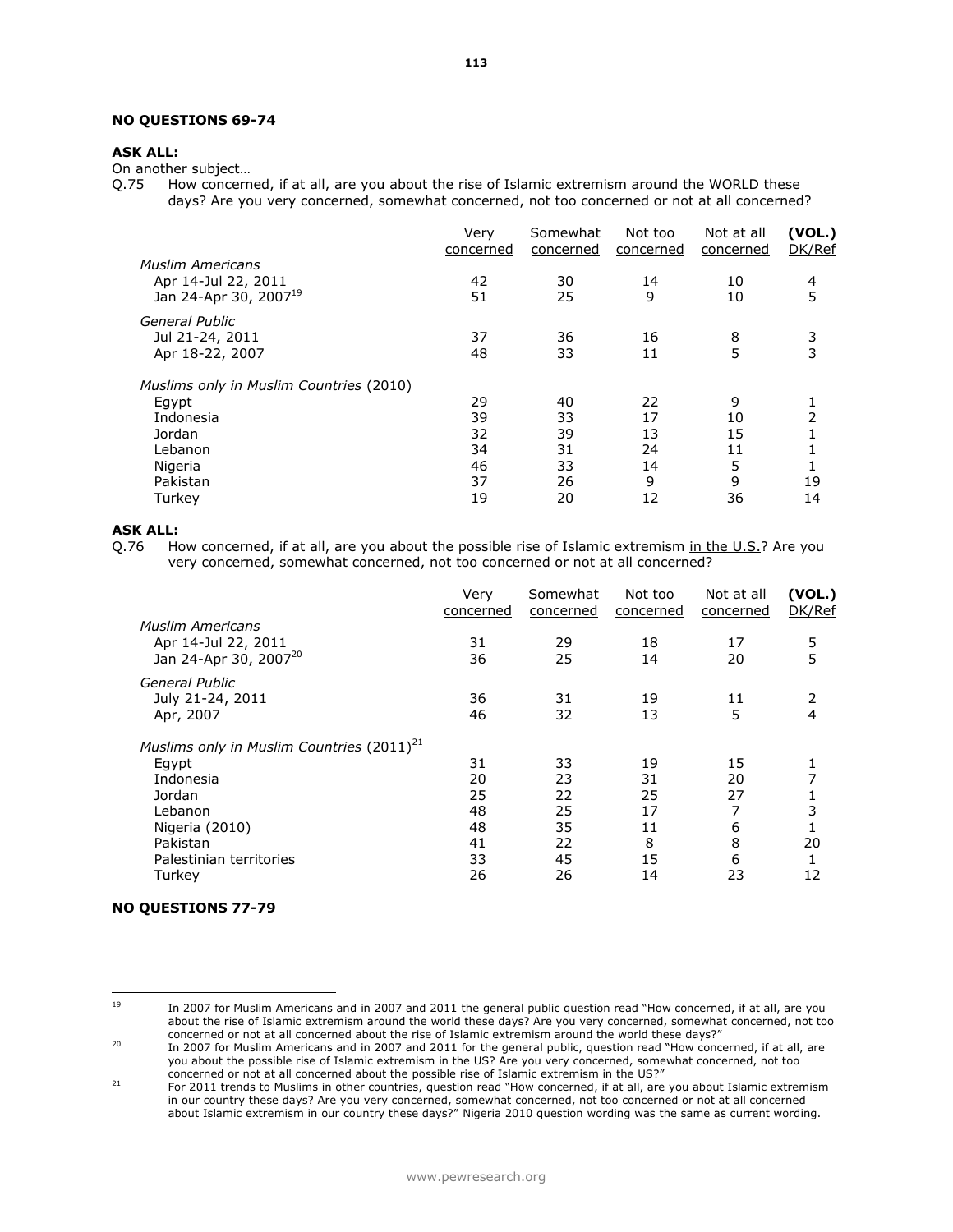On another subject...<br>Q.80 How do you How do you feel about this statement? Women should be able to work outside the home. Do you completely agree, mostly agree, mostly DISagree or completely DISagree?

|                                                | Completely<br>agree | Mostly<br>agree | Mostly<br>disagree | Completely<br>disagree | (VOL.)<br>DK/Ref |
|------------------------------------------------|---------------------|-----------------|--------------------|------------------------|------------------|
| <b>Muslim Americans</b><br>Apr 14-Jul 22, 2011 | 72                  | 18              | 6                  | 2                      |                  |
| General Public<br>GAP: Spring, $2010^{22}$     | 81                  | 16              | 1                  |                        | $\ast$           |
| Muslims only in Muslim Countries (2010)        |                     |                 |                    |                        |                  |
| Egypt                                          | 23                  | 39              | 25                 | 14                     | $\ast$           |
| Indonesia                                      | 20                  | 67              | 12                 | $\ast$                 | $\ast$           |
| Jordan                                         | 22                  | 35              | 28                 | 13                     | 2                |
| Lebanon                                        | 69                  | 27              | 3                  | $\ast$                 |                  |
| Nigeria                                        | 43                  | 30              | 16                 | 10                     |                  |
| Pakistan                                       | 47                  | 22              | 10                 | 19                     | 2                |
| Turkey                                         | 67                  | 27              | 3                  |                        |                  |

# **ASK ALL:**

Q.81 Generally, who do you think make better political leaders, **[RANDOMIZE:** men, women**]**, or is there no difference?

|                                                | Men | Women | No.<br>difference | (VOL.)<br>DK/Ref |
|------------------------------------------------|-----|-------|-------------------|------------------|
| <b>Muslim Americans</b><br>Apr 14-Jul 22, 2011 | 27  | 4     | 68                |                  |
| General Public<br>Jul 20-24, 2011              | 13  | 12    | 72                |                  |

# **MUSLIM COUNTRIES TREND FOR COMPARISON:**

*Which one of the following statements comes closest to your opinion about men and women as political leaders? Men generally make better political leaders than women, Women generally make*  better political leaders than men OR In general, women and men make equally good political *leaders.*

|                                         | make better<br>than women | Men generally Women generally Women and men<br>make better<br>political leaders political leaders<br>than men | make equally<br>good political<br>leaders | (VOL.)<br>DK/Ref |
|-----------------------------------------|---------------------------|---------------------------------------------------------------------------------------------------------------|-------------------------------------------|------------------|
| Muslims only in Muslim Countries (2007) |                           |                                                                                                               |                                           |                  |
| Egypt                                   | 38                        | 14                                                                                                            | 43                                        |                  |
| Indonesia                               | 44                        |                                                                                                               | 51                                        |                  |
| Jordan                                  | 49                        |                                                                                                               | 42                                        |                  |
| Lebanon                                 | 40                        |                                                                                                               | 50                                        |                  |
| Morocco                                 | 21                        |                                                                                                               | 65                                        | 9                |
| Nigeria                                 | 60                        |                                                                                                               | 34                                        |                  |
| Pakistan                                | 55                        |                                                                                                               | 32                                        | 6                |
| Palestinian territories                 | 64                        |                                                                                                               | 16                                        | 4                |
| Turkey                                  | 34                        | 10                                                                                                            | 52                                        |                  |

 $22$ 

The GAP version of this question for the general public and Muslim countries trends read "Please tell me whether you completely agree, mostly agree, mostly disagree, or completely disagree with the following statements:" and item was asked as part of a list of statements.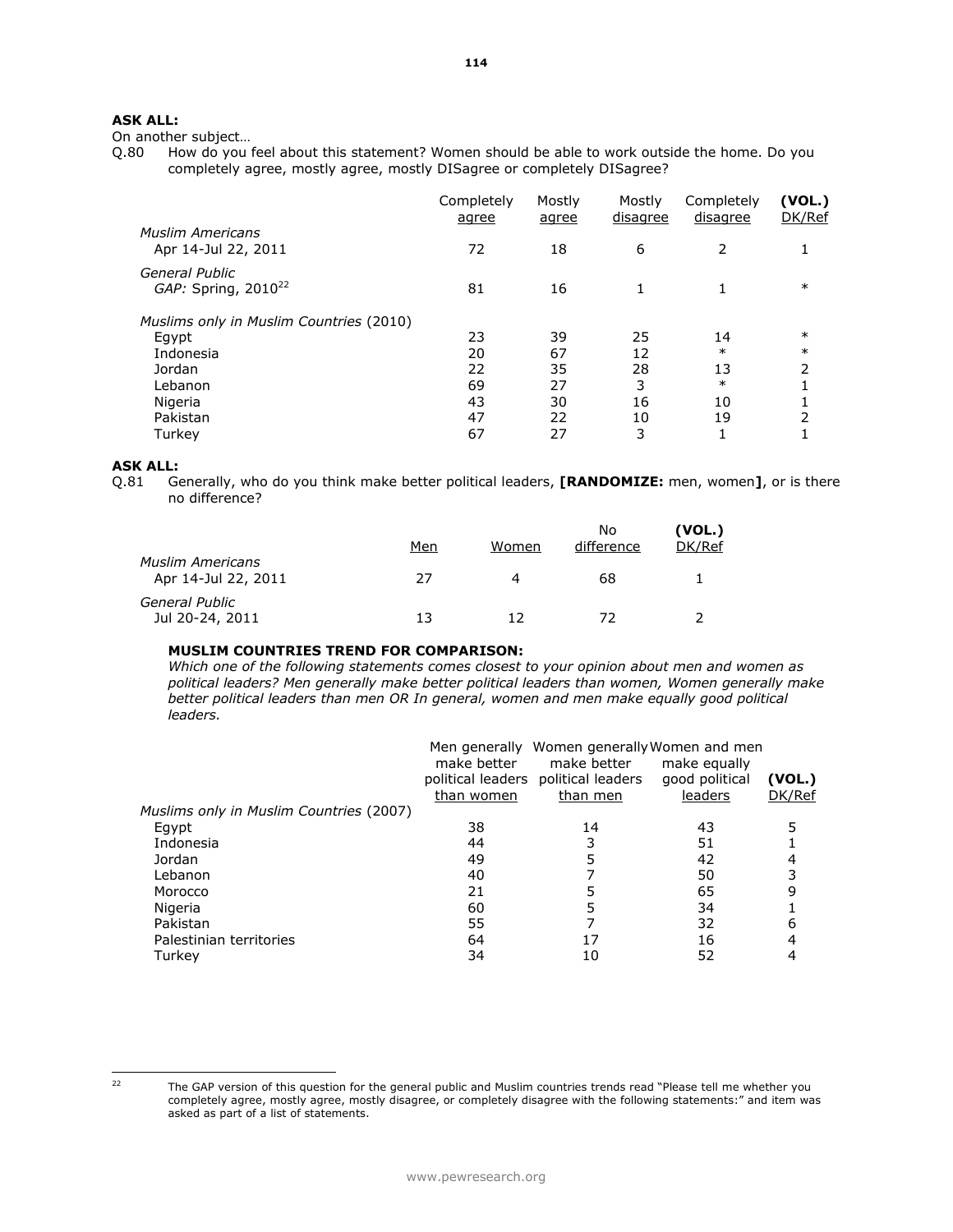### Q.82 In your opinion, when men and women pray in a mosque, do you think that **[READ OPTIONS IN ORDER TO HALF OF SAMPLE, IN REVERSE ORDER TO OTHER HALF OF SAMPLE] [INTERVIEWER: IF RESPONDENT INDICATES THAT WOMEN SHOULD PRAY BEHIND A CURTAIN, CODE AS OPTION 1]**

|                                   | Women should<br>be separate from<br>men, in another<br>area of the<br>mosque or<br>behind a curtain | Women should<br>pray behind<br>men, with<br>no curtain | Women should<br>pray in an<br>area alongside<br>men, with<br>no curtain | (VOL.)<br>Other | (VOL.)<br>DK/Ref |
|-----------------------------------|-----------------------------------------------------------------------------------------------------|--------------------------------------------------------|-------------------------------------------------------------------------|-----------------|------------------|
| <b>Muslim Americans</b>           |                                                                                                     |                                                        |                                                                         |                 |                  |
| Apr 14-Jul 22, 2011               | 48                                                                                                  | 25                                                     | 20                                                                      |                 | 5                |
| Jan 24-Apr 30, 2007 <sup>23</sup> | 46                                                                                                  | 23                                                     | 21                                                                      |                 | 6                |

### **ASK IF FEMALE:**

Q.83 When you are out in public, how often do you wear the headcover or hijab? Do you wear it all the time, most of the time, only some of the time, or never?

# **BASED ON WOMEN [N=461]:**

|                                         | All the time | Most of<br>the time | Only some<br>of the time | Never | (VOL.)<br>DK/Ref |
|-----------------------------------------|--------------|---------------------|--------------------------|-------|------------------|
| <b>Muslim Americans</b>                 |              |                     |                          |       |                  |
| Apr 14-Jul 22, 2011                     | 36           | 5                   | 19                       | 40    |                  |
| Jan 24-Apr 30, 2007                     | 38           | 5                   | 8                        | 48    |                  |
| Muslims only in Muslim Countries (2010) |              |                     |                          |       |                  |
| Egypt                                   | 62           | 21                  | 6                        | 12    | 0                |
| Indonesia                               | 11           | 18                  | 53                       | 18    | 0                |
| Jordan                                  | 59           | 24                  | 10                       |       | 0                |
| Lebanon                                 | 58           | 5                   | 5                        | 31    |                  |
| Nigeria                                 | 53           | 16                  | 12                       | 15    | 4                |
| Pakistan                                | 32           | 29                  | 10                       | 29    | $\ast$           |
| Turkey                                  | 56           | 6                   |                          | 28    | 3                |

#### **NO QUESTIONS 84-89**

#### **ASK ALL:**

Now, on another subject…

Q.90 Some people think that suicide bombing and other forms of violence against civilian targets are justified in order to defend Islam from its enemies. Other people believe that, no matter what the reason, this kind of violence is never justified. Do you personally feel that this kind of violence is often justified to defend Islam, sometimes justified, rarely justified, or never justified?

| Often<br>justified | Sometimes | Rarely    | Never     | (VOL.)<br>DK/Ref |
|--------------------|-----------|-----------|-----------|------------------|
|                    |           |           |           |                  |
|                    |           | 5         | 81        | 6                |
|                    |           | 5         | 78        | 9                |
|                    |           |           |           |                  |
| 12                 | 16        | 34        | 38        |                  |
| 2                  | 8         | 11        | 77        |                  |
| 4                  | 9         | 31        | 55        |                  |
| 12                 | 23        | 25        | 39        | 0                |
| 10                 | 24        | 17        | 44        | 5                |
| 31                 | 37        | 10        | 19        | 3                |
| 3                  | 2         | 3         | 85        | 6                |
| 2                  | 5         | 14        | 60        | 19               |
|                    |           | justified | justified | justified        |

 $23$ 

In 2007, question began "When men and women pray in a mosque..."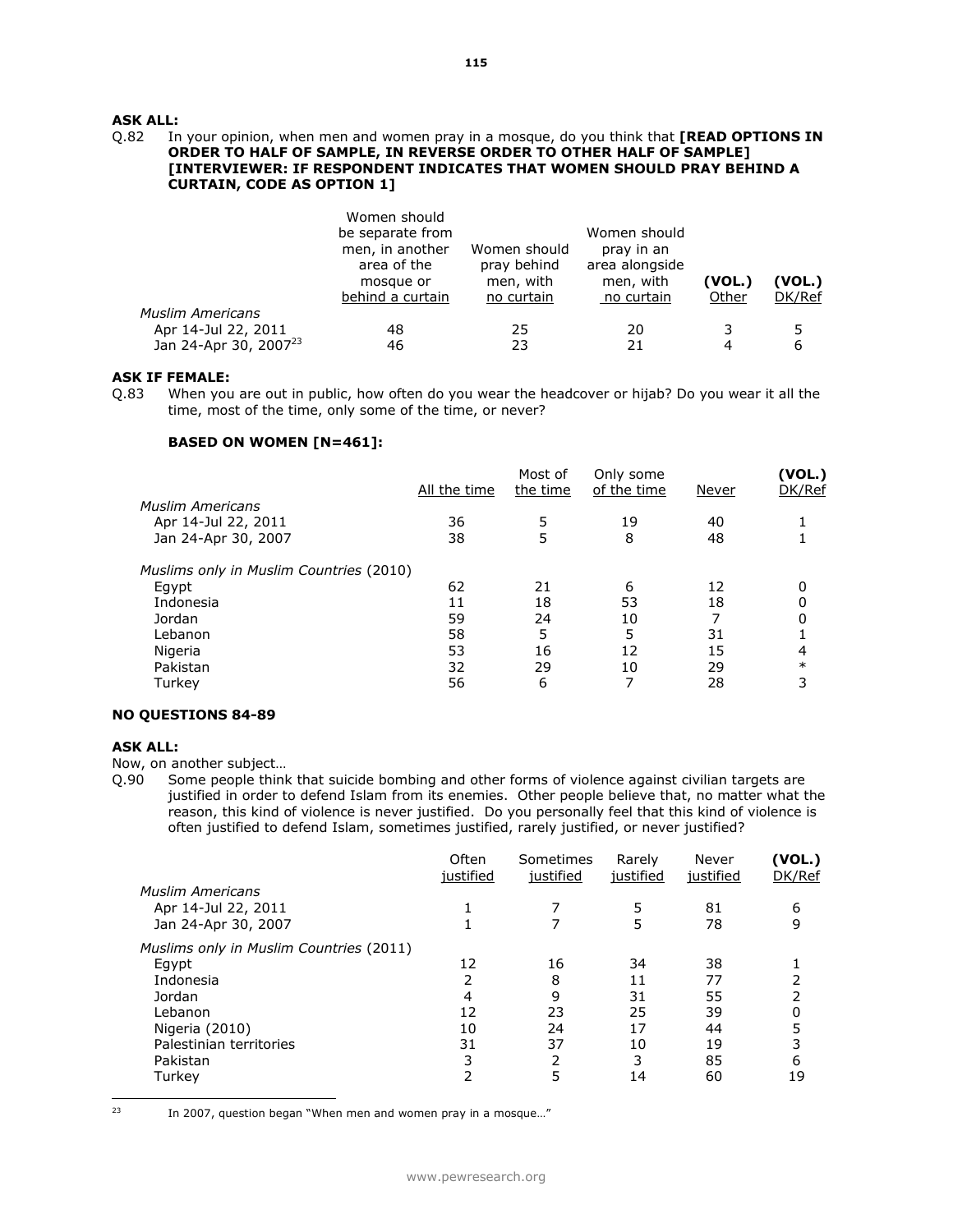# **ASK ALL:**<br>Q.91 Do

Do you think the US effort to combat terrorism is a sincere effort to reduce international terrorism or don't you believe that?

|                                         | Sincere<br>effort | Don't<br>believe that | (VOL.)<br><u>Both</u> | (VOL.)<br>DK/Ref |
|-----------------------------------------|-------------------|-----------------------|-----------------------|------------------|
| <b>Muslim Americans</b>                 |                   |                       |                       |                  |
| Apr 14-Jul 22, 2011                     | 43                | 41                    |                       | 14               |
| Jan 24-Apr 30, 2007 <sup>24</sup>       | 26                | 55                    |                       | 17               |
| General Public<br>GAP: Spring, 2004     | 67                | 25                    | 2                     | 6                |
| Muslims only in Muslim Countries (2004) |                   |                       |                       |                  |
| Turkey                                  | 20                | 63                    |                       | 10               |
| Pakistan                                | 6                 | 59                    | 5                     | 30               |
| Jordan                                  | 11                | 52                    | 23                    | 14               |

# **ASK ALL:**

Q.92 And which statement comes closest to your opinion? **[READ]** 

| <b>Muslim Americans</b><br>Apr 14-Jul 22, 2011<br>Jan 24-Apr 30, 2007 | A way can be found for<br>the state of Israel to exist<br>so that the rights and<br>needs of the Palestinian<br>people are taken care of<br>62<br>61 | The rights and needs of the<br>Palestinian people cannot be<br>taken care of as long as the<br>state of Israel exists<br>20<br>16 | (VOL.)<br>DK/Ref<br>17<br>23 |
|-----------------------------------------------------------------------|------------------------------------------------------------------------------------------------------------------------------------------------------|-----------------------------------------------------------------------------------------------------------------------------------|------------------------------|
|                                                                       |                                                                                                                                                      |                                                                                                                                   |                              |
| General Public<br>GAP: Spring, 2007                                   | 67                                                                                                                                                   | 12                                                                                                                                | 21                           |
| Muslims only in Muslim Countries (2007)                               |                                                                                                                                                      |                                                                                                                                   |                              |
| Egypt<br>Indonesia                                                    | 17<br>37                                                                                                                                             | 80<br>43                                                                                                                          | 3<br>20                      |
| Jordan                                                                | 17                                                                                                                                                   | 79                                                                                                                                | 5                            |
| Lebanon                                                               | 40                                                                                                                                                   | 59                                                                                                                                | $\ast$                       |
| Morocco                                                               | 23                                                                                                                                                   | 47                                                                                                                                | 30                           |
| Pakistan                                                              | 13                                                                                                                                                   | 47                                                                                                                                | 40                           |
| Palestinian territories                                               | 16                                                                                                                                                   | 77                                                                                                                                | 7                            |
| Turkey                                                                | 29                                                                                                                                                   | 45                                                                                                                                | 25                           |
|                                                                       |                                                                                                                                                      |                                                                                                                                   |                              |

 $24$ 

For 2007 and 2004 trends, question began "Do you think the US-led war on terrorism is a sincere effort..."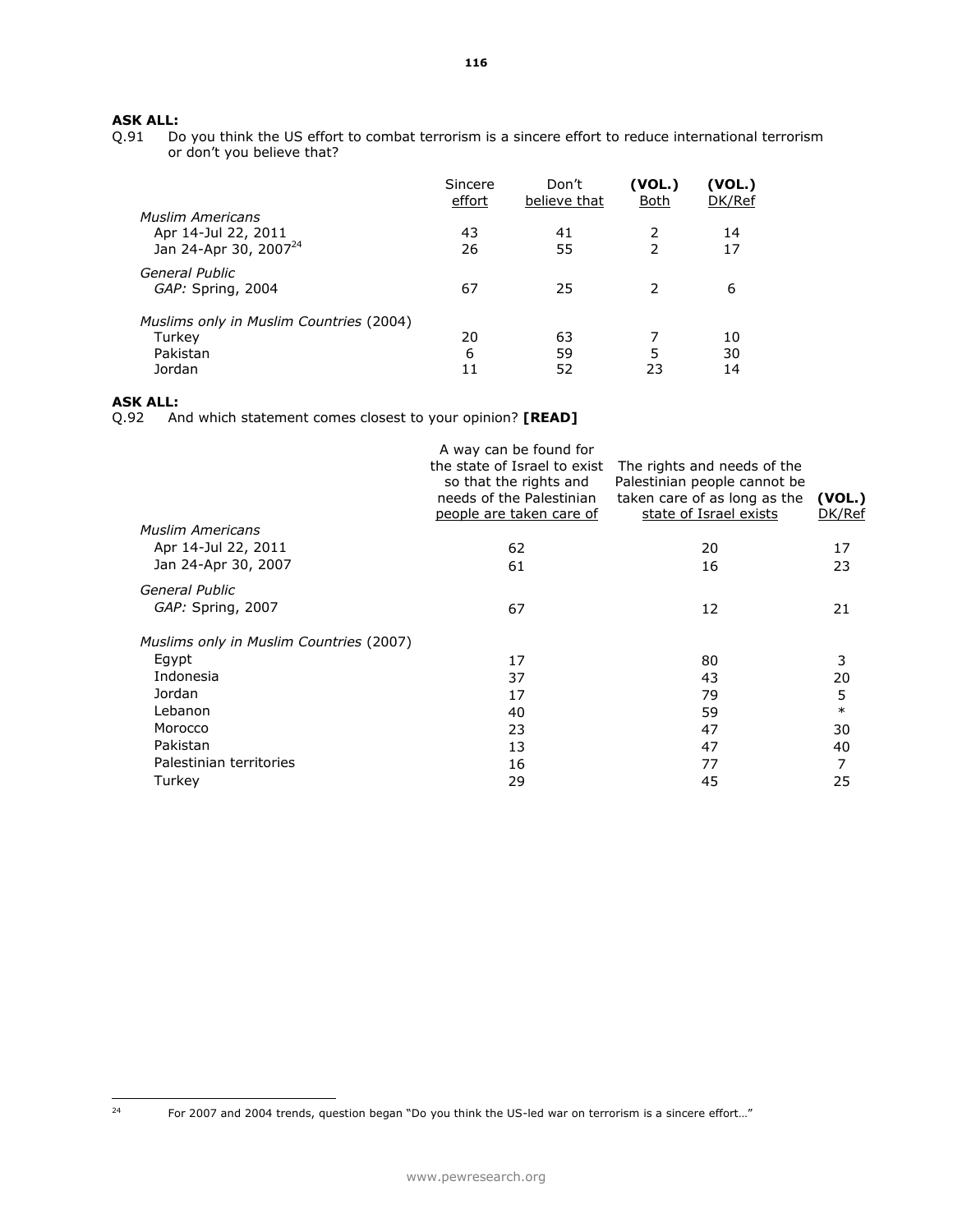Q.93 Overall, do you have a favorable or unfavorable opinion of Al Qaeda? **[IF FAVORABLE, FOLLOW WITH:** And is that very favorable or only somewhat favorable? **IF UNFAVORABLE, FOLLOW WITH:** and is that very unfavorable or only somewhat unfavorable?]

|                                                       | Verv<br>favorable |        | Somewhat Somewhat<br>favorable unfavorable unfavorable | Verv | (VOL.)<br>DK/Ref |
|-------------------------------------------------------|-------------------|--------|--------------------------------------------------------|------|------------------|
| <b>Muslim Americans</b>                               |                   |        |                                                        |      |                  |
| Apr 14-Jul 22, 2011                                   |                   |        | 11                                                     | 70   | 14               |
| Jan 24-Apr 30, 2007                                   |                   | 4      | 10                                                     | 58   | 27               |
| Muslims only in Muslim Countries (2011) <sup>25</sup> |                   |        |                                                        |      |                  |
| Egypt                                                 |                   | 19     | 33                                                     | 41   | 5                |
| Indonesia                                             |                   | 20     | 34                                                     | 21   | 22               |
| Jordan                                                |                   | 13     | 39                                                     | 38   | 8                |
| Lebanon                                               |                   | $\ast$ | 4                                                      | 92   | 2                |
| Nigeria (2010)                                        | 20                | 29     | 21                                                     | 13   | 18               |
| Palestinian territories                               | 6                 | 22     | 48                                                     | 20   | 4                |
| Turkev                                                |                   | 3      | 10                                                     | 67   | 18               |

#### **ASK ALL:**

Q.94 In your opinion, have Muslim leaders in the U.S. done as much as they should to speak out against Islamic extremists, or have they not done enough to speak out against Islamic extremists?

*Muslim Americans*

- Apr 14-Jul 22
	- 2011
		- 34 Done as much as they should
		- 48 Have not done enough
		- 1 Done too much **(VOL.)**
		- 17 Don't know/Refused **(VOL.)**

# **ASK ALL:**

Q.95 Thinking about the U.S., do you think that the government's anti-terrorism policies single out Muslims in the U.S. for increased surveillance and monitoring, or don't you think so?

### **ASK IF THINK MUSLIMS ARE SINGLED OUT (Q.95=1):**

Q.96 And how much does this bother you? Would you say it bothers you **[READ]**

# **BASED ON TOTAL:**

| <b>Muslim Americans</b> |                             |                                           | General Public |                     |
|-------------------------|-----------------------------|-------------------------------------------|----------------|---------------------|
|                         | Apr 14-Jul 22 Jan 24-Apr 30 |                                           |                | Jul 20-24 Apr 18-22 |
| 2011                    | 200726                      |                                           | 2011           | $2007^{27}$         |
| 52                      | 54                          | Yes, think government singles out Muslims | 44             | 45                  |
| 18                      | 21                          | Bothers you a lot                         |                | 8                   |
| 20                      | 18                          | Bothers you some                          | 14             | 16                  |
| 6                       | 5                           | Bothers you not much                      | 8              |                     |
| 8                       | 9                           | Bothers you not at all                    |                | 13                  |
|                         | $\ast$                      | Don't know/Refused (VOL.)                 | $\ast$         | $\ast$              |
| 34                      | 31                          | No, don't think so                        | 46             | 43                  |
| 14                      | 15                          | Don't know/Refused (VOL.)                 | 11             |                     |

<sup>25</sup> <sup>25</sup> For all Muslim country trends, question read "Please tell me if you have a very favorable, somewhat favorable, somewhat unfavorable, or very unfavorable opinion of al Qaeda?" and question was asked as part of a list.

<sup>26</sup> In 2007 question for Muslim Americans and the general public did not include the phrase "Thinking about the U.S."<br>The 2007 general public version of OOS road "And bow much if at all does it bether you that Muslims in th

<sup>27</sup> The 2007 general public version of Q96 read "And how much, if at all, does it bother you that Muslims in the U.S. are singled out for increased surveillance and monitoring?"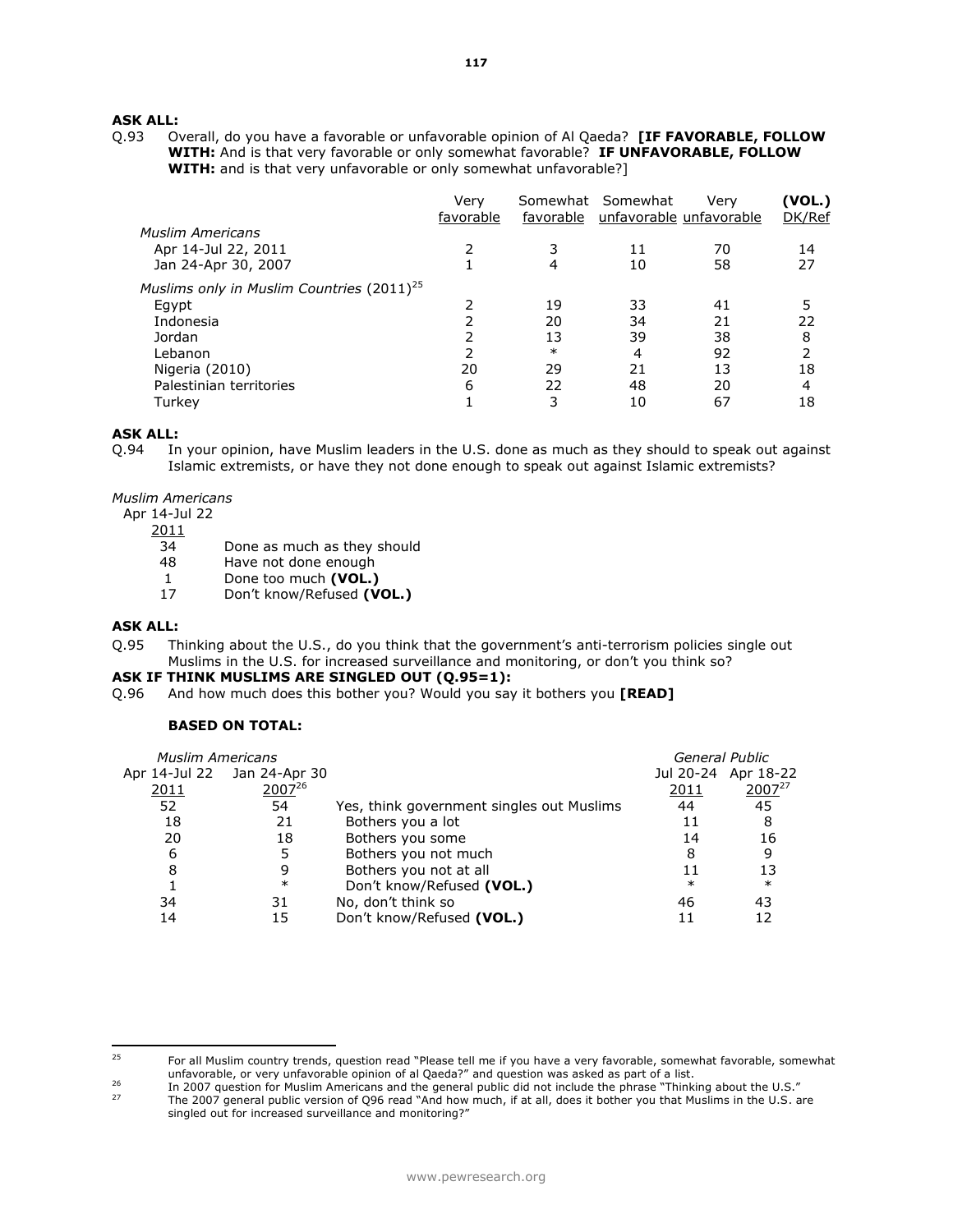# **ASK ALL:**<br>0.97 So

Some law enforcement agencies are investigating extremism in the Muslim American community. In your opinion, are Muslims in the U.S. cooperating with these law enforcement agencies as much as they should, or are Muslims not cooperating enough?

#### *Muslim Americans*

Apr 14-Jul 22

2011

- 68 Cooperating as much as they should
- 14 Not cooperating enough<br>1 Cooperating too much (1)
- 1 Cooperating too much **(VOL.)**<br>17 Don't know/Refused **(VOL.)**
- 17 Don't know/Refused **(VOL.)**

# **ASK ALL:**

Q.98 In your opinion, how much support for extremism, if any, is there among Muslims living in the U.S.? **[READ]**

|                                         | A great<br>deal | A fair<br>amount | Not too<br>much | None<br>at all | (VOL.)<br>DK/Ref |
|-----------------------------------------|-----------------|------------------|-----------------|----------------|------------------|
| Muslim Americans<br>Apr 14-Jul 22, 2011 | 6               | 15               | 30              | 34             | 15               |
| General Public<br>Jul 20-24, 2011       | 15.             | 25               | 33              | 12             | 14               |

# **ASK IF Q.98=1,2,3:**

Q.99 Do you think support for extremism in the Muslim American community is **[RANDOMIZE:**  increasing, decreasing**]** or staying about the same?

#### **BASED ON TOTAL:**

| Muslim Americans |                                                    | <b>General Public</b> |
|------------------|----------------------------------------------------|-----------------------|
| Apr 14-Jul 22    |                                                    | Jul 20-24             |
| 2011             |                                                    | 2011                  |
| 4                | Increasing                                         | 24                    |
| 15               | Decreasing                                         |                       |
| 30               | Staying about the same                             | 38                    |
| 3                | Don't know/Refused (VOL.)                          | 4                     |
| 49               | No support for extremism/Don't know/Refused (VOL.) | 26                    |
|                  |                                                    |                       |

# **ASK ALL:**

Our final set of questions is for statistical purposes only.

**ASK ALL:**

# SEX **[ENTER RESPONDENT'S SEX]**

|                                         | Male | Female |
|-----------------------------------------|------|--------|
| Muslim Americans<br>Apr 14-Jul 22, 2011 | 55   | 45     |
| General Public                          |      |        |
| 2011 CPS                                | 48   | 52     |

#### *2011 data represents projected male-female proportion among all Muslim adults*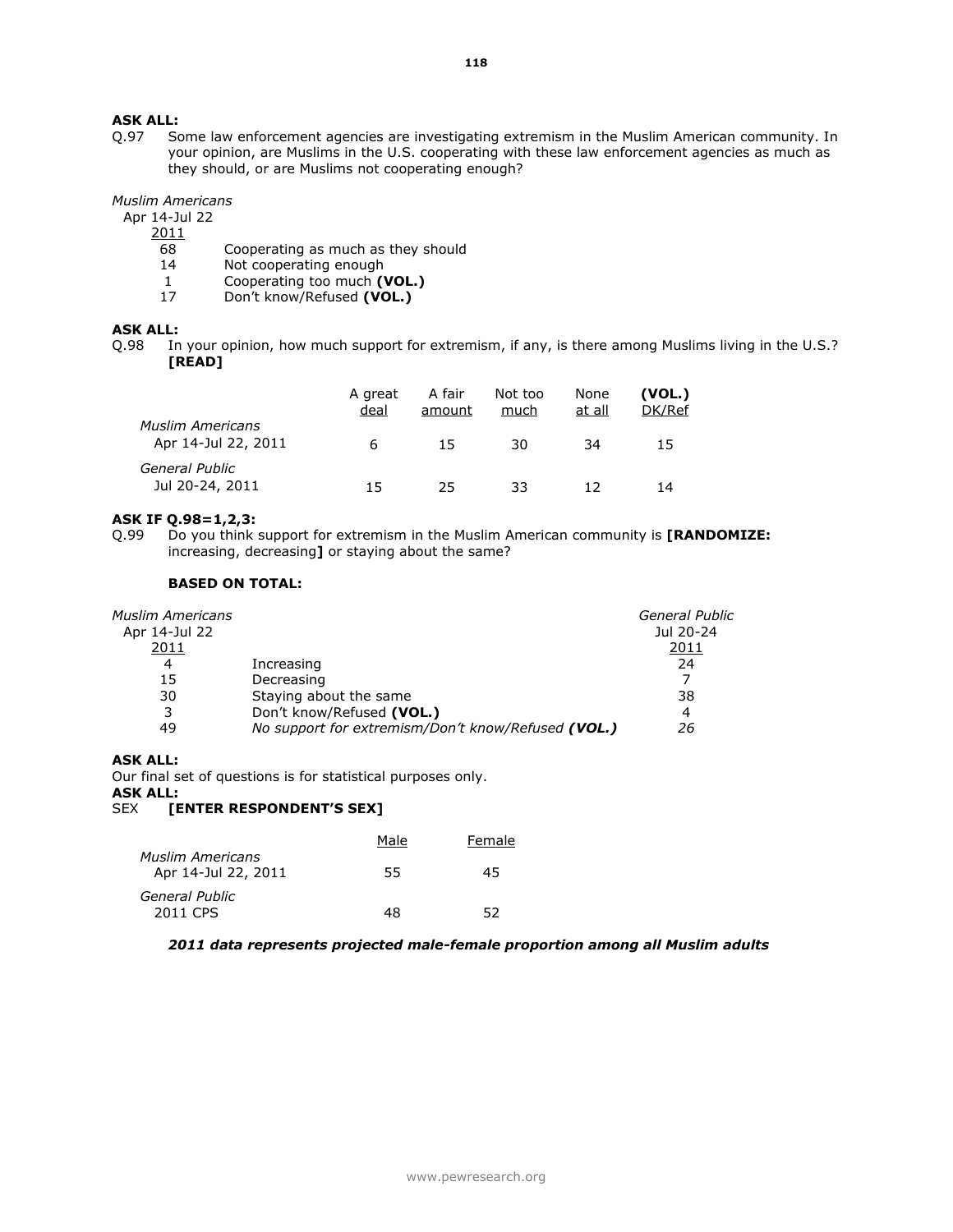# **ASK ALL:**<br>AGE W

What is your age?

|                                                | 18-29 | 30-39 | 40-54 | 55+ |
|------------------------------------------------|-------|-------|-------|-----|
| <b>Muslim Americans</b><br>Apr 14-Jul 22, 2011 | 36    | 23    | 28    | 12  |
| General Public<br>2011 CPS                     | 22    | 17    | 28    | 33  |

# *Results repercentaged to exclude non-response* **[N=1,019]**

#### **ASK ALL:**

EDUC What is the last grade or class you completed in school?

|                                                | Less than<br>high school | High school<br>graduate | Some<br>college | College<br>graduate | Post<br>graduate |
|------------------------------------------------|--------------------------|-------------------------|-----------------|---------------------|------------------|
| <b>Muslim Americans</b><br>Apr 14-Jul 22, 2011 | 14                       | 40                      | 19              | 15                  | 11               |
| General Public<br>2011 CPS                     | 13                       | 31                      | 28              | 18                  | 10               |

*Results repercentaged to exclude non-response* **[N=1,028]**

# **ASK ALL:**

RACE1 Which of the following describes your race? You can select as many as apply. **[READ LIST. RECORD UP TO FOUR RESPONSES IN ORDER MENTIONED BUT DO NOT PROBE FOR ADDITIONAL MENTIONS]**

# **ASK ALL:**

HISP4 Are you of Hispanic, Latino, or Spanish origin, such as Mexican, Puerto Rican or Cuban?

|                                                | White, non-<br>Hispanic | Black, non-<br>Hispanic | Asian, non-<br>Hispanic | Hispanic | Other/Mixed,<br>non-Hispanic |
|------------------------------------------------|-------------------------|-------------------------|-------------------------|----------|------------------------------|
| <b>Muslim Americans</b><br>Apr 14-Jul 22, 2011 | 30                      | 23                      | 21                      |          | 19                           |
| General Public<br>2011 CPS                     | 68                      |                         |                         | 14       |                              |

*Results repercentaged to exclude non-response* **[N=1,009]**

# **NO QUESTIONS 100-198**

# **ASK ALL:**

Q.199 Are you Shi'a**,** Sunni or another tradition?

|                         | Shi'a | Sunni | Another<br>tradition | (VOL.)<br>Muslim,<br>non-specific | (VOL.)<br>DK/Ref |
|-------------------------|-------|-------|----------------------|-----------------------------------|------------------|
| <b>Muslim Americans</b> |       |       |                      |                                   |                  |
| Apr 14-Jul 22, 2011     | 11    | 65    |                      | 15                                | 4                |
| Jan 24-Apr 30, 2007     | 16    | 50    | 5                    | 22                                |                  |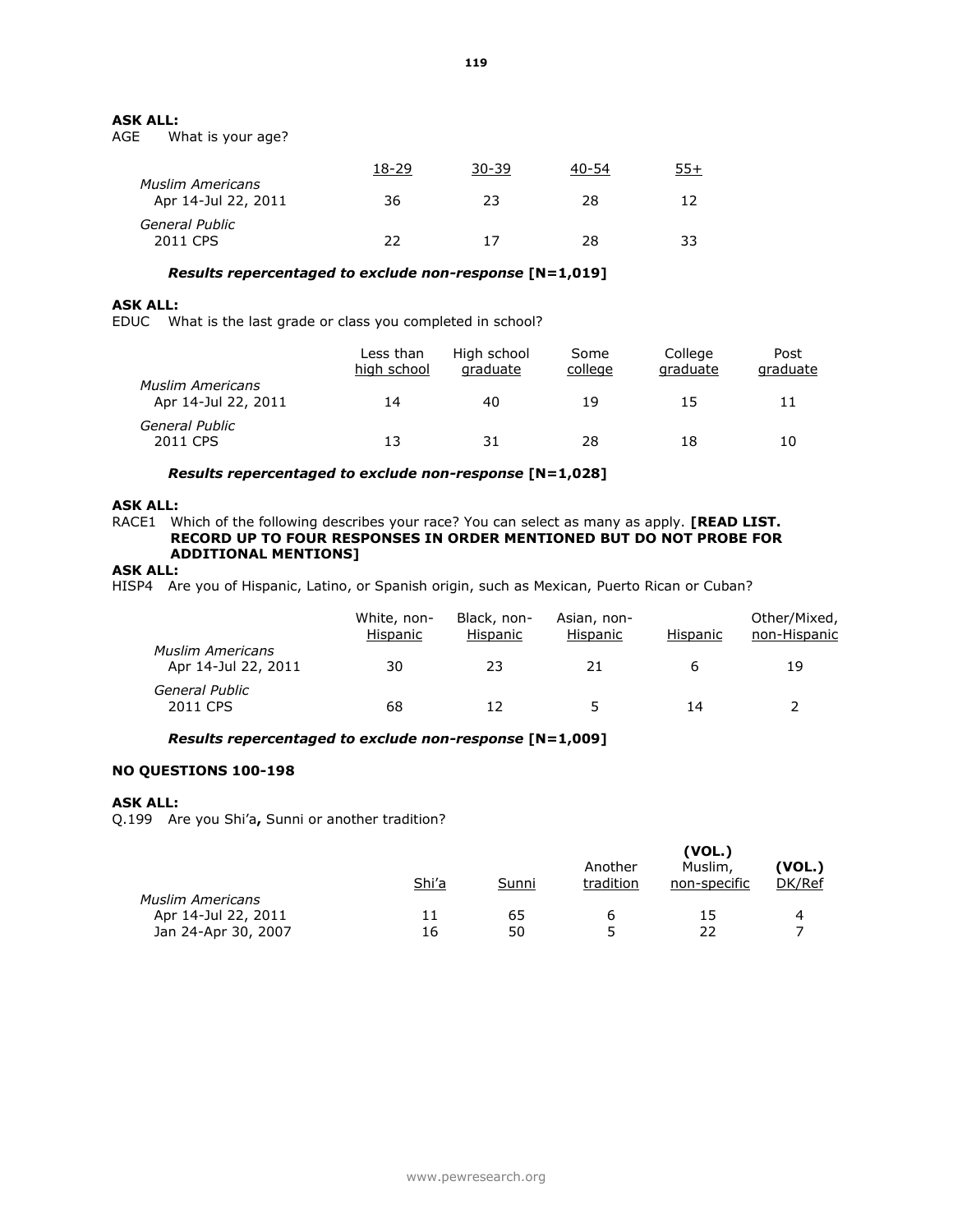# In what country were you born? **[CODE FOR U.S.; PROBE FOR COUNTRY IF CONTINENT OR REGION GIVEN]**

# **ASK IF BORN IN U.S. (BIRTH=1)**

FATHER In what country was your father born? **[IF "SAME", SELECT COUNTRY; PROBE FOR COUNTRY IF CONTINENT OR REGION GIVEN.]** 

# **ASK IF BORN IN U.S. (BIRTH=1)**<br>MOTHER In what country was

In what country was your mother born? **[IF "SAME", SELECT COUNTRY; PROBE FOR COUNTRY IF CONTINENT OR REGION GIVEN.]** 

| Muslim Americans |                      | General Public |
|------------------|----------------------|----------------|
| Apr 14-Jul 22    |                      | CPS:           |
| 2011             |                      | Jun 2011       |
| 63               | First generation     | 16             |
| 15               | Second generation    | 8              |
| つつ               | Third generation $+$ | 76             |

# *Results repercentaged to exclude non-response to BIRTH* **[N=1,014]**

# **ASK ALL:**

| BIRTH | In what country were you born? [CODE FOR U.S.; PROBE FOR COUNTRY IF |
|-------|---------------------------------------------------------------------|
|       | <b>CONTINENT OR REGION GIVENT</b>                                   |

*Muslim Americans*

| Apr 14-Jul 22 |  |
|---------------|--|
| 2011          |  |

| <u> 2011</u>     |                                   |
|------------------|-----------------------------------|
|                  | Pakistan                          |
|                  | Iran                              |
|                  | Palestine/Palestinian Territories |
|                  | Bangladesh                        |
|                  | Jordan                            |
|                  | Yemen                             |
|                  | Iraq                              |
|                  | Saudi Arabia                      |
|                  | Bosnia and Herzegovina            |
|                  | Afghanistan                       |
|                  | Sudan                             |
|                  | India                             |
| 9333333222222221 | Egypt                             |
|                  | Israel                            |
|                  | Turkey                            |
|                  | Algeria                           |
|                  | Lebanon                           |
| $\mathbf{1}$     | Somalia                           |
| $\mathbf{1}$     | The Gambia                        |
| $\mathbf{1}$     | United Kingdom                    |
| $\mathbf 1$      | Syria                             |
| $\mathbf{1}$     | Africa (unspecified)              |
| $\mathbf{1}$     | Ethiopia                          |
| $\mathbf{1}$     | Mexico                            |
| $\mathbf{1}$     | Guyana                            |
| $\mathbf{1}$     | Philippines                       |
| $\mathbf{1}$     | <b>United Arab Emirates</b>       |
| $\mathbf{1}$     | Senegal                           |
| 8                | Other/Undetermined                |
| 63%              | Total born outside United States  |

# *Results repercentaged to exclude non-response to BIRTH* **[N=1,014]**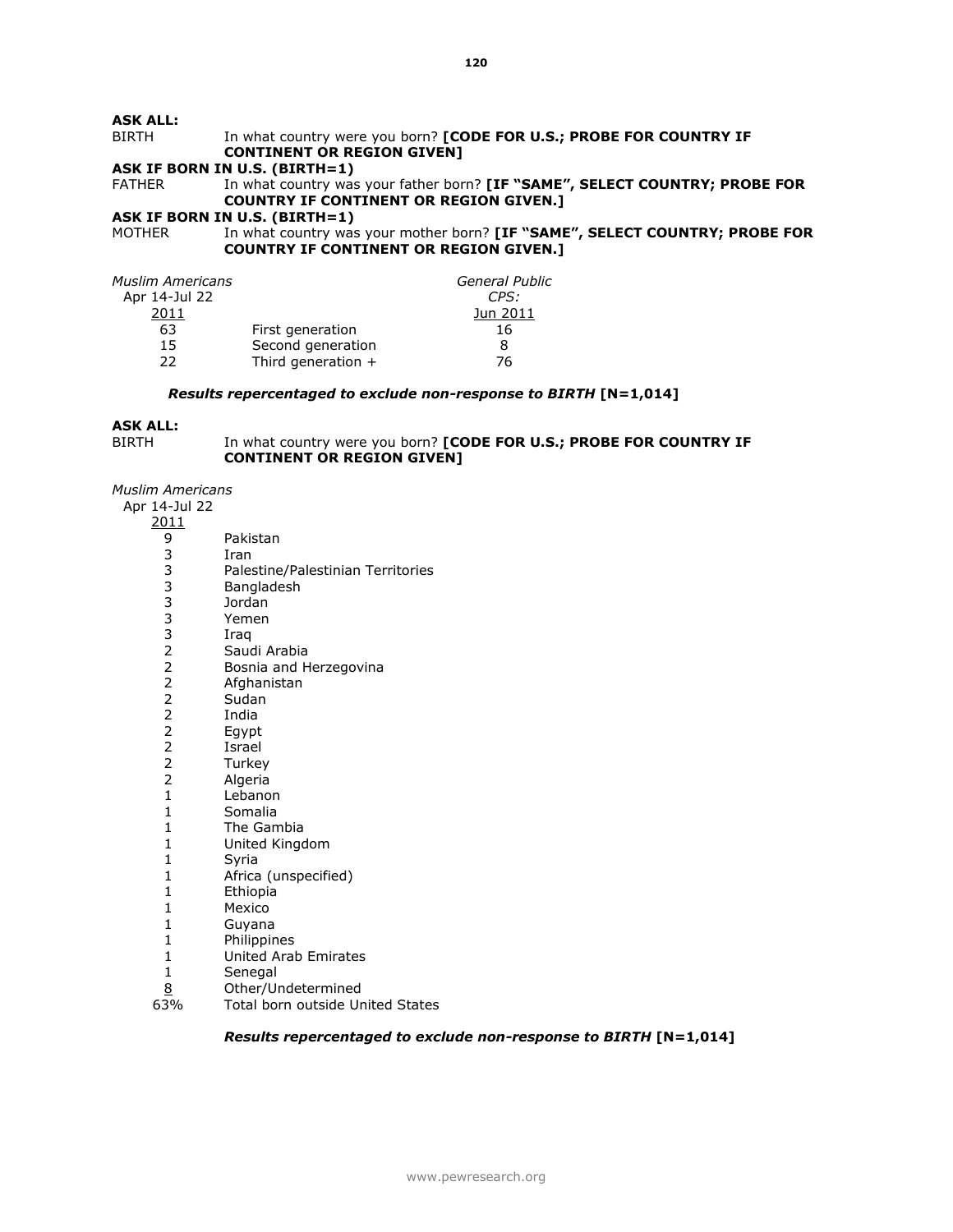# **ASK IF BORN IN U.S. (BIRTH=1)**

# FATHER In what country was your father born? **[IF "SAME", SELECT COUNTRY; PROBE FOR COUNTRY IF CONTINENT OR REGION GIVEN.]**

*Muslim Americans*

Apr 14-Jul 22

- 2011
	- 21 United States
	- 3 Pakistan
	- 2 Palestine/Palestinian Territories
	- 1 India
	- 1 Afghanistan
	- 1 Jordan
	- 1 Puerto Rico
	- 1 Senegal
	- 1 Yemen
	- 1 Egypt
	- 3 Other/Undetermined
	- $\frac{1}{10}$  Don't know/refused<br>37% Total respondents be
	- Total respondents born in United States

# *Results repercentaged to exclude non-response to BIRTH* **[N=1,014]**

# **ASK IF BORN IN U.S. (BIRTH=1)**

MOTHER **In what country was your mother born? [IF "SAME", SELECT COUNTRY; PROBE FOR COUNTRY IF CONTINENT OR REGION GIVEN.]** 

# *Muslim Americans*

Apr 14-Jul 22

- 2011
	- 25 United States<br>2 Pakistan
	- 2 Pakistan<br>1 Palestine
	- 1 Palestine/Palestinian Territories<br>1 India
	- 1 India
	- 1 Afghanistan
	- 1 Puerto Rico
	- 1 Senegal
	- 1 Jordan
	- 1 Yemen
	- 2 Other/Undetermined
	- 1 Don't know/Refused **(VOL.)**<br>37% Total respondents born in Ur
	- Total respondents born in United States

#### *Results repercentaged to exclude non-response to BIRTH* **[N=1,014]**

#### **ASK IF RESPONDENT NOT BORN IN US (BIRTH NOT EQUAL TO 1):**

CITIZEN Are you currently a citizen of the United States, or not?

# **BASED ON THOSE NOT BORN IN US [N=736] Results repercentaged to exclude non-response**

|                                                | Yes | No |
|------------------------------------------------|-----|----|
| <b>Muslim Americans</b><br>Apr 14-Jul 22, 2011 | 70  | 30 |
| General Public                                 |     |    |
| 2011 CPS                                       | 47  | 53 |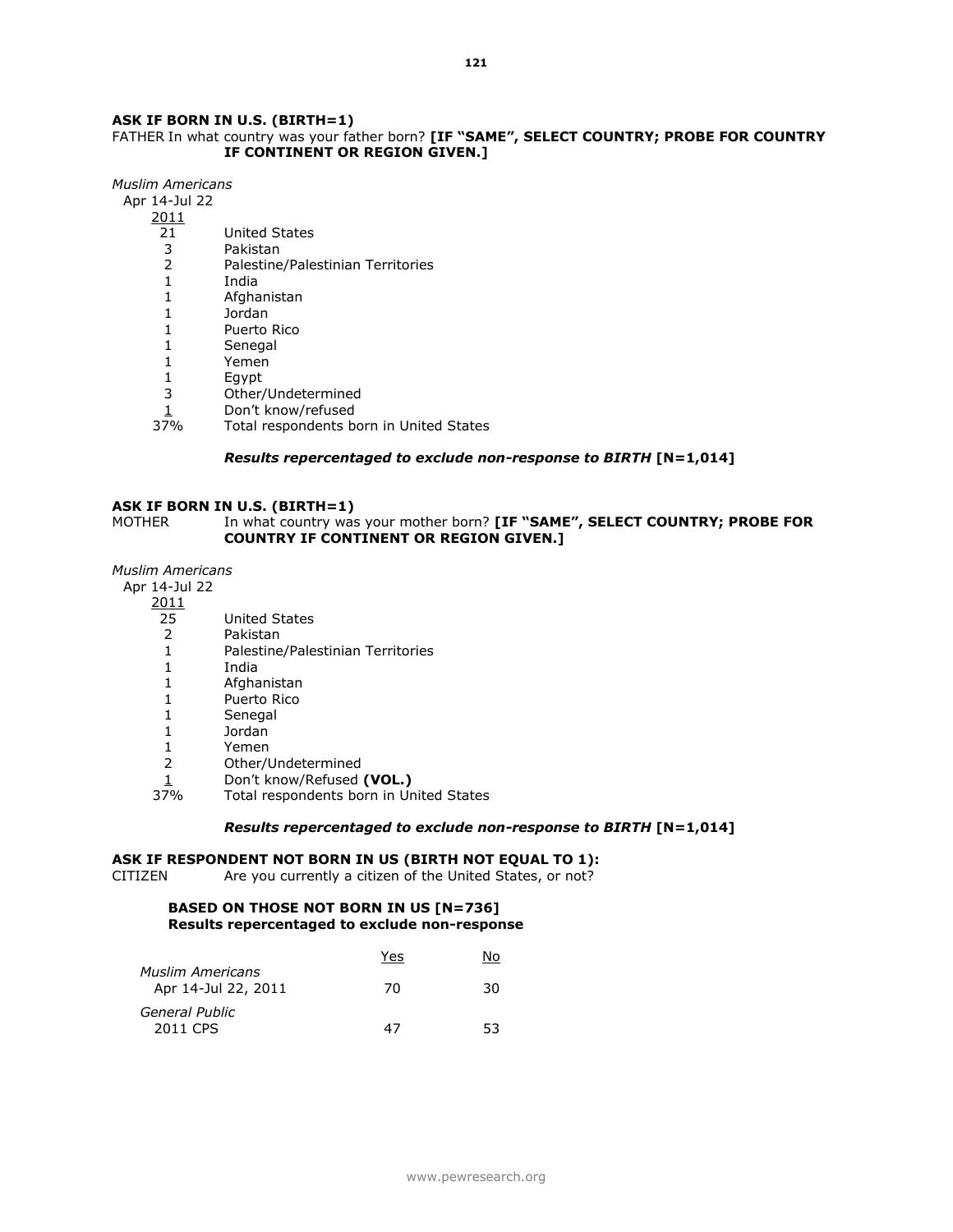Are you currently married, living with a partner, divorced, separated, widowed, or have you never been married? **[IF R SAYS "SINGLE," PROBE TO DETERMINE WHICH CATEGORY IS APPROPRIATE]** 

|                                                | Married | Living with a<br>partner <sup>28</sup> | Divorced | Separated | Widowed | Never been<br>married |
|------------------------------------------------|---------|----------------------------------------|----------|-----------|---------|-----------------------|
| <b>Muslim Americans</b><br>Apr 14-Jul 22, 2011 | 55      |                                        | 5.       |           |         | 35                    |
| General Public<br>2011 CPS                     | 54      | $- -$                                  | 11       |           |         |                       |

*Results repercentaged to exclude non-response* **[N=1,024]**

# **ASK IF MARRIED OR PARTNERED (MARITAL=1,2) [N=689]:**

Q.200 And what is your **[IF MARITAL=1:** spouse's**/IF MARITAL=2:** partner's**]** religious preference? Muslim, Christian, Jewish, Hindu, Buddhist, or something else? **[INTERVIEWER INSTRUCTION: DO NOT READ MATERIAL IN PARENTHESES; IF R VOLUNTEERS THAT SPOUSE/PARTNER IS SAME RELIGION AS R, CODE AS 1-MUSLIM]** 

|                         |    |                         |  |                |      | (VOL.)                        |        |
|-------------------------|----|-------------------------|--|----------------|------|-------------------------------|--------|
|                         |    |                         |  |                |      | Something No religion/ (VOL.) |        |
|                         |    | Muslim Christian Jewish |  | Hindu Buddhist | else | atheist                       | DK/Ref |
| <b>Muslim Americans</b> |    |                         |  |                |      |                               |        |
| Apr 14-Jul 22, 2011     | 83 | 12                      |  |                | ∗    |                               |        |
|                         |    |                         |  |                |      |                               |        |

#### **NO QUESTION 201**

#### **ASK ALL:**

Q.202 How would you rate your own personal financial situation? Would you say you are in excellent shape, good shape, only fair shape or poor shape financially?

|                         | Excellent<br>shape | Good<br>shape | Only fair<br>shape | Poor<br><u>shape</u> | (VOL.)<br>DK/Ref |
|-------------------------|--------------------|---------------|--------------------|----------------------|------------------|
| <b>Muslim Americans</b> |                    |               |                    |                      |                  |
| Apr 14-Jul 22, 2011     | 12                 | 34            | 38                 | 15                   |                  |
| Jan 24-Apr 30, 2007     | 8                  | 34            | 37                 | 15                   | 6                |
| General Public          |                    |               |                    |                      |                  |
| Jun 15-19, 2011         | 5                  | 33            | 40                 | 21                   |                  |
| Feb 7-11, 2007          | 8                  |               | 36                 | 14                   |                  |

# **ASK ALL:**

INCOME Last year, that is in 2010, what was your total family income from all sources, before taxes? Just stop me when I get to the right category. **[READ]** 

|                                                                       | $<$ \$20 $k$ | \$20k-<br>\$29.999 | \$30k-<br>\$49,999 | \$50k-<br>\$74,999 | \$75k-<br>\$99,999 | $$100k+$ |
|-----------------------------------------------------------------------|--------------|--------------------|--------------------|--------------------|--------------------|----------|
| <b>Muslim Americans</b><br>Apr 14-Jul 22, 2011<br>Jan 24-Apr 30, 2007 | 31<br>17     | 15<br>18           | 19<br>24           | 13<br>15           | 8<br>10            | 14<br>16 |
| General Public <sup>29</sup><br>2011<br>2007                          | 22<br>20     | 14<br>13           | 21<br>23           | 15<br>16           | 12<br>11           | 16<br>17 |

# *Results repercentaged to exclude non-response* **[N=903]**

 $28$ <sup>28</sup> "Living with a partner" was not an answer choice in 2011 CPS trend.<br><sup>29</sup> Conoral public anguard based on aggregated data from multiple curve

General public answers based on aggregated data from multiple surveys. 2011 data based on 7,547 interviews between March and June 2011. 2007 data based on 7,212 interviews between January and April 2007.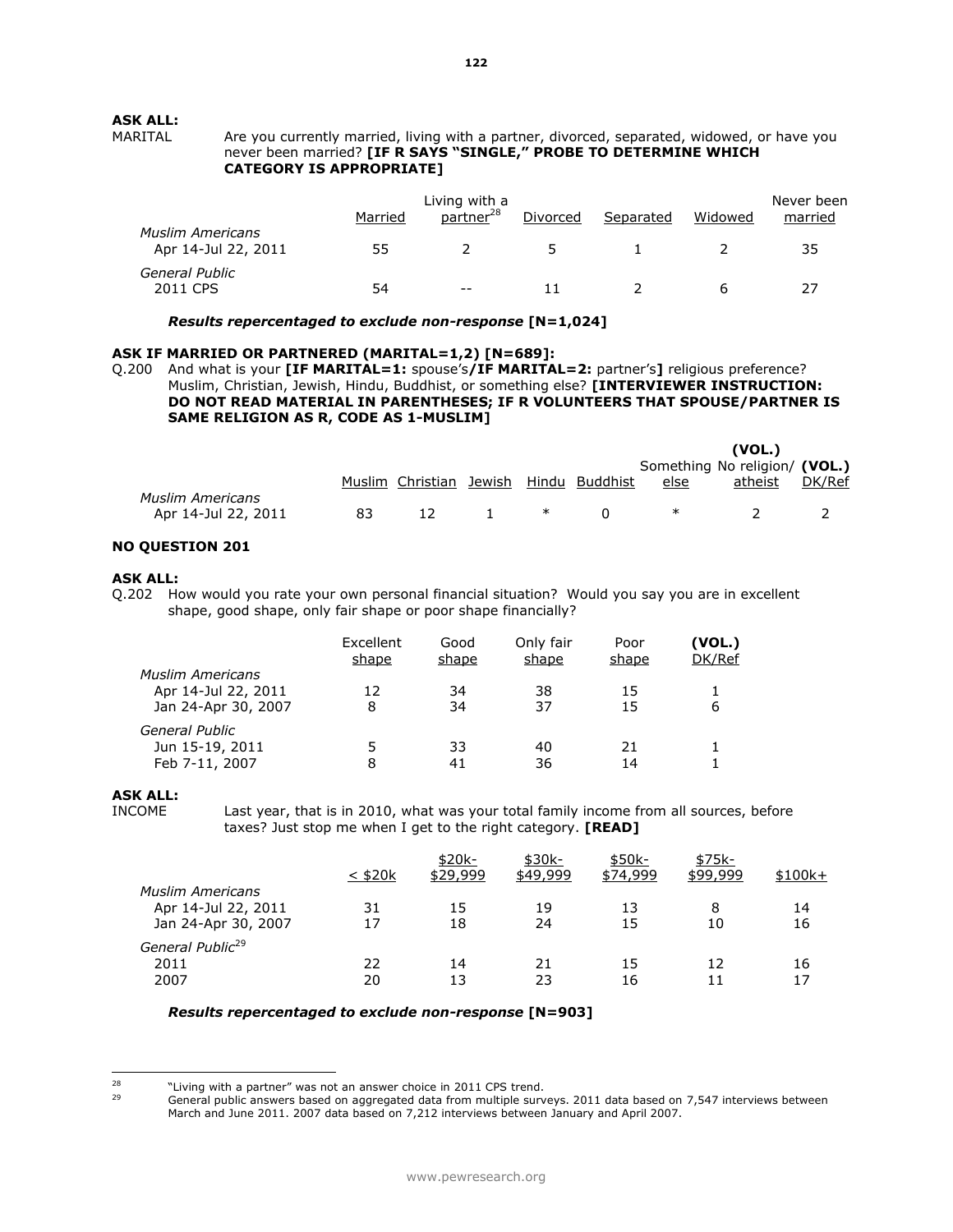# **ASK IF BORN IN U.S. OR A CITIZEN OF U.S. (BIRTH=1 OR CITIZEN=1):**

REGA Which of these statements best describes you? **[READ IN ORDER]** 

# **BASED ON THOSE BORN IN U.S. OR NATURALIZED U.S. CITIZENS [N=855]:**

|                                                 | Absolutely certain<br>that you are<br>registered to vote at | Probably registered,<br>but there is a chance Not registered to<br>your registration | vote at your           | (VOL.) |
|-------------------------------------------------|-------------------------------------------------------------|--------------------------------------------------------------------------------------|------------------------|--------|
|                                                 | your current address                                        | has lapsed                                                                           | current address DK/Ref |        |
| <b>Muslim Americans</b><br>Apr 14-Jul 22, 2011  | 66                                                          | 5.                                                                                   | 25                     |        |
| General Public <sup>30</sup><br>Oct 21-24, 2010 | 79                                                          | 4                                                                                    |                        |        |

# **ASK ALL:**

PARTY In politics TODAY, do you consider yourself a Republican, Democrat, or independent?

|    |            |          | (VOL.)<br><u>No</u> | (VOL.)     | (VOL.)      |
|----|------------|----------|---------------------|------------|-------------|
|    |            |          |                     |            | DK/Ref      |
|    |            |          |                     |            |             |
| 6  | 46         | 35       |                     |            | 6           |
|    | 37         | 34       |                     |            | 14          |
|    |            |          |                     |            |             |
| 24 | 33         | 37       |                     | $\ast$     |             |
| 24 | 34         | 35       | 4                   | $\ast$     | 3           |
|    | Republican | Democrat | Independent         | preference | Other party |

#### **ASK IF INDEP/NO PREF/OTHER/DK/REF (PARTY=3,4,5,9):**

PARTYLN As of today do you lean more to the Republican Party or more to the Democratic Party?

#### **BASED ON TOTAL:**

|                              | Lean       | Lean     | (VOL.)       |
|------------------------------|------------|----------|--------------|
|                              | Republican | Democrat | Other/DK/Ref |
| <b>Muslim Americans</b>      |            |          |              |
| Apr 14-Jul 22, 2011          | 5          | 24       | $19 = 48%$   |
| Jan 24-Apr 30, 2007          |            | 26       | $26 = 56%$   |
| General Public <sup>32</sup> |            |          |              |
| 2011                         | 16         | 15       | $12 = 43%$   |
| 2007                         | 12         |          | $13 = 42%$   |

# **ASK ALL:**

IDEO In general, would you describe your political views as... **[READ]** 

|                                                                       | Verv<br>conservative | Conservative | Moderate | Liberal  | Verv<br>liberal | (VOL.)<br>DK/Ref |
|-----------------------------------------------------------------------|----------------------|--------------|----------|----------|-----------------|------------------|
| <b>Muslim Americans</b><br>Apr 14-Jul 22, 2011<br>Jan 24-Apr 30, 2007 |                      | 18<br>16     | 38<br>38 | 21<br>17 | 6               | 10<br>19         |
| General Public <sup>33</sup><br>2011<br>2007                          | 6                    | 31<br>28     | 36<br>41 | 16<br>14 | 6<br>5          | 5<br>6           |

 $30$  $30$  General public question asked of all U.S. residents, regardless of citizenship status.

General public answers based on aggregated data from multiple surveys. 2011 data based on 7,547 interviews between March and June 2011. 2007 data based on 6,228 interviews conducted between January and April 2007.

<sup>32</sup> General public answers based on aggregated data from multiple surveys. 2011 data based on 7,547 interviews between March and June 2011. 2007 data based on 6,228 interviews conducted between January and April 2007.

<sup>33</sup> General public answers based on aggregated data from multiple surveys. 2011 data based on 7,547 interviews between March and June 2011. 2007 data based on 8,235 interviews conducted between January and April 2007.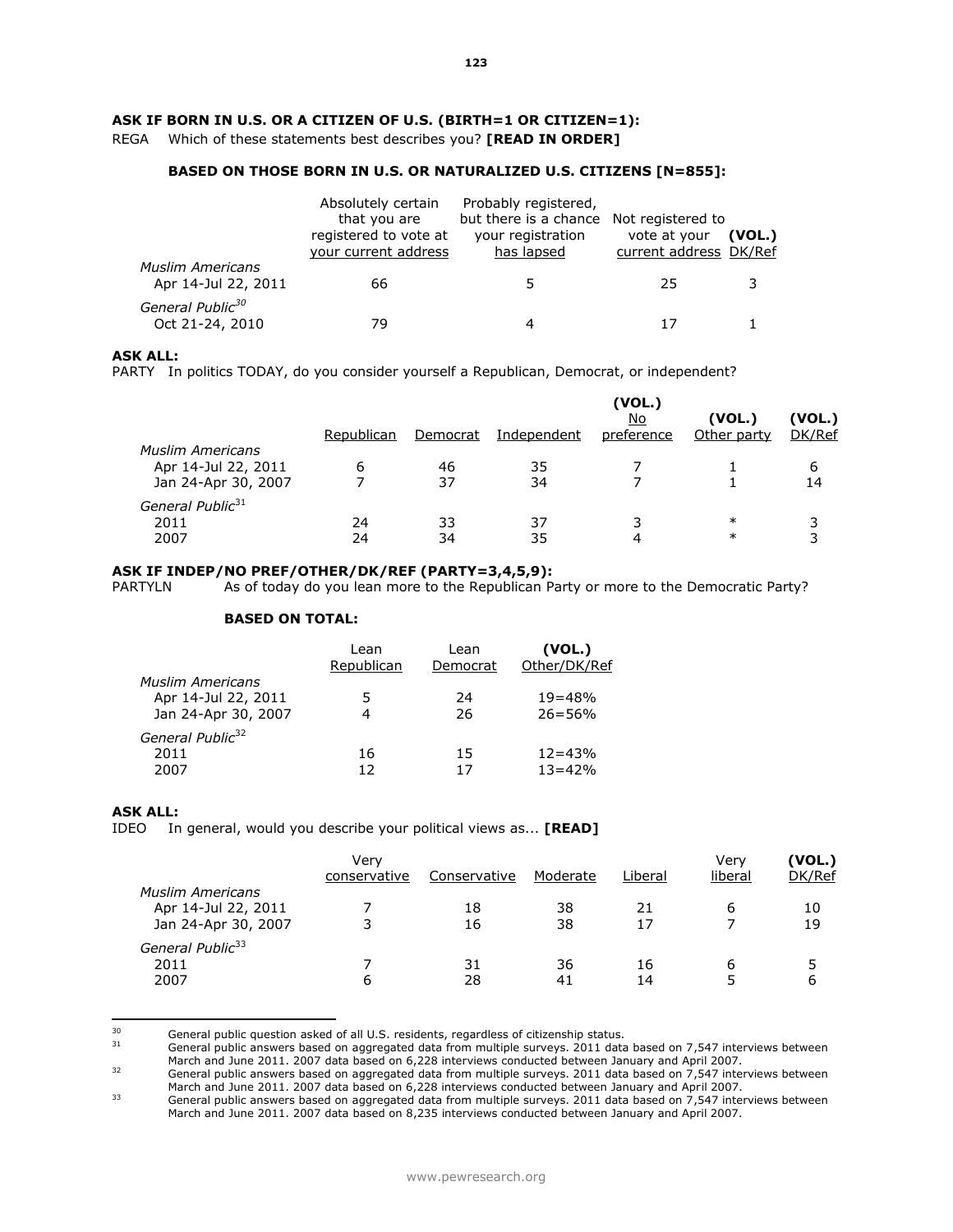# **ASK IF BORN IN U.S. OR A CITIZEN OF U.S. (BIRTH=1 OR CITIZEN=1) AND AGE GREATER THAN OR EQUAL TO 20 [N=817]:**<br>**PVOTE08A** In the 2008 p

In the 2008 presidential election between Barack Obama and John McCain, did things come up that kept you from voting, or did you happen to vote?

|                                                | Voted | Did not vote | (VOL.)<br>Not a citizen at the<br>time of 2008 election | (VOL.)<br>Don't<br>remember | (VOL.)<br><u>Ref</u> |
|------------------------------------------------|-------|--------------|---------------------------------------------------------|-----------------------------|----------------------|
| <b>Muslim Americans</b><br>Apr 14-Jul 22, 2011 | 64    | 30           | 4                                                       | $\ast$                      |                      |
| General Public<br>Mar 8-14, 2011 <sup>34</sup> |       | 24           | --                                                      | $\ast$                      | $\ast$               |

#### **TREND FOR COMPARISON:**

*In the 2004 presidential election between George W. Bush and John Kerry, did things come up that kept you from voting, or did you happen to vote?*

|                                                | Yes, voted | No, didn't<br>vote | (VOL.)<br>Other/DK |
|------------------------------------------------|------------|--------------------|--------------------|
| <b>Muslim Americans</b><br>Jan 24-Apr 30, 2007 | 58         | 39                 | 3                  |
| General Public<br>$2007^{35}$                  | 74         | つつ                 |                    |

# **ASK IF VOTED (PVOTE08A=1) [N=571]:**

PVOTE08B Did you vote for Obama, McCain or someone else?

| <b>Muslim Americans</b>                                   | Obama    | McCain   | (VOL.)<br>Other/DK/Ref |
|-----------------------------------------------------------|----------|----------|------------------------|
| Apr 14-Jul 22, 2011                                       | 92       | 4        |                        |
| General Public<br>Mar 8-14, 2011<br>2008 election results | 53<br>53 | 35<br>46 | 12                     |

# **TREND FOR COMPARISON:**

*Did you vote for Bush, Kerry, or someone else?*

|                                                          | Bush     | Kerry | (VOL.)<br>Other/DK |
|----------------------------------------------------------|----------|-------|--------------------|
| <b>Muslim Americans</b><br>Jan 24-Apr 30, 2007           | 14       | 71    | 15                 |
| General Public<br>Oct-Dec, 2006<br>2004 election results | 50<br>51 | 44    | 6                  |

<sup>34</sup> PVOTE08A and B were asked of all residents regardless of citizenship status; results are filtered on respondents age 20 and older. "Not a citizen at the time of 2008 election" was not an answer choice for general public question. <sup>35</sup> Asked of all residents, regardless of citizenship status. Trends for comparison for PVOTE08A and B are filtered on

respondents age 20 and older and are based on 6,600 interviews conducted between October and December 2006.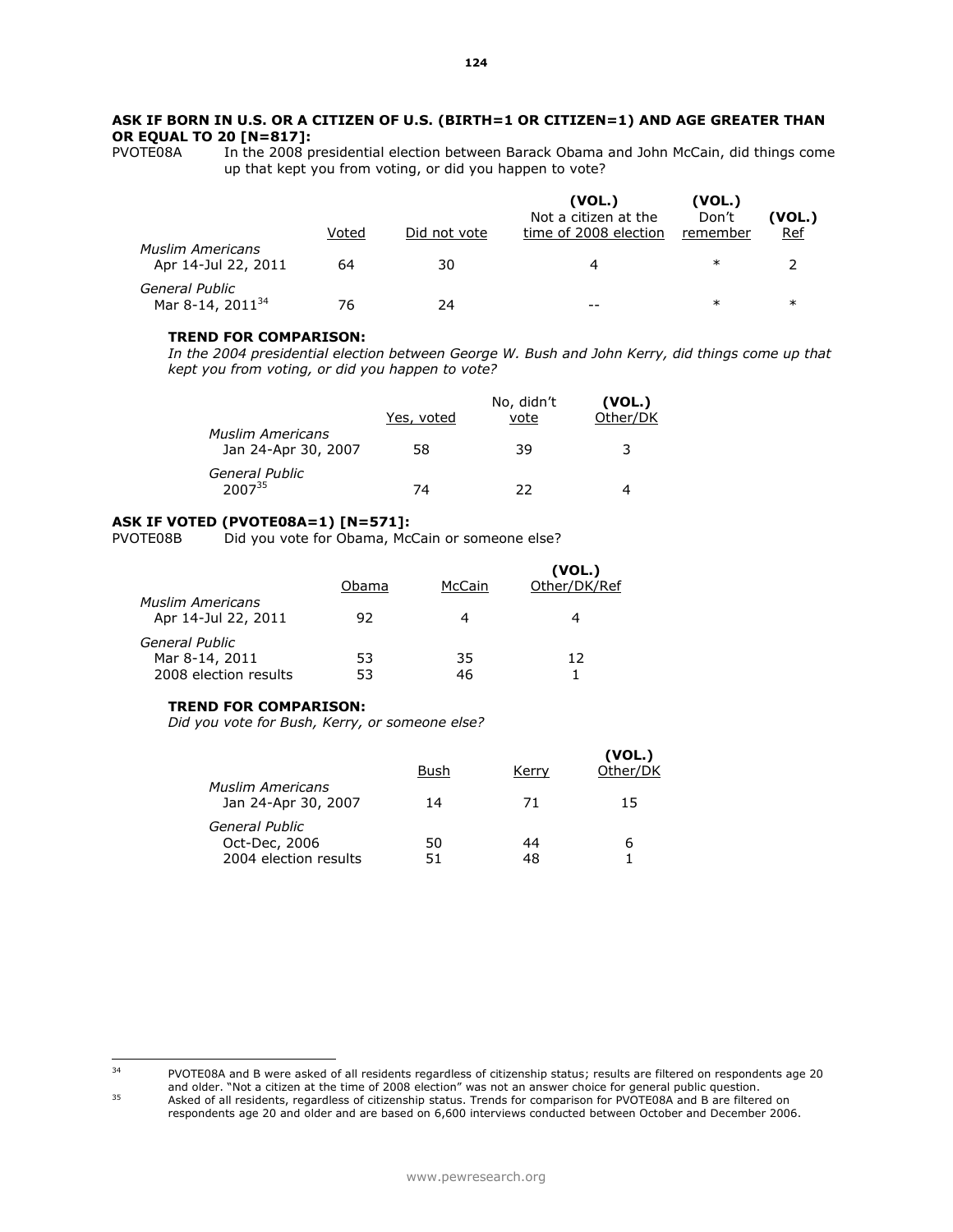Q.203 Do you happen to know what Barack Obama's religion is? Is he Christian, Jewish, Muslim, Buddhist, Hindu, atheist, agnostic, or something else? **[INTERVIEWERS: IF R SAYS "MULTIPLE FAITHS/ALL OF THE ABOVE," RECORD AS "8-SOMETHING ELSE" AND RECORD VERBATIM RESPONSE]** 

| <b>Muslim Americans</b><br>Apr 14-Jul 22<br>2011 |                                                              | General Public<br>Jul 21-Aug 5<br>2010 |
|--------------------------------------------------|--------------------------------------------------------------|----------------------------------------|
|                                                  | Christian (include volunteers of: Protestant,                |                                        |
| 55                                               | Church of Christ, Trinity Church, Baptist, Methodists, etc.) | 34                                     |
| $\ast$                                           | Jewish                                                       | $\ast$                                 |
| 10                                               | Muslim (include Islam/Islamic)                               | 18                                     |
| $\ast$                                           | <b>Buddhist</b>                                              |                                        |
|                                                  | Hindu                                                        | $\ast$                                 |
| 0                                                | Atheist                                                      | $\ast$                                 |
| $\ast$                                           | Agnostic                                                     | $\ast$                                 |
| $\ast$                                           | Something else                                               | $\ast$                                 |
| $\ast$                                           | Mixed (VOL.)                                                 | $\ast$                                 |
| 33                                               | Don't know (VOL.)                                            | 43                                     |
|                                                  | Refused (VOL.)                                               |                                        |

# **ASK ALL:**

EMPLOY Are you now employed full-time, part-time or not employed?

# **ASK IF NOT EMPLOYED (3 IN EMPLOY):**

EMPLOY1 Are you currently looking for work, or not?

# **ASK IF PART TIME (2 IN EMPLOY):**

EMPLOY7 Would you prefer to be working full time, or not?

| <b>Muslim Americans</b> |                             | <b>General Public</b> |
|-------------------------|-----------------------------|-----------------------|
| Apr 14-Jul 22           |                             | Jun 15-19             |
| 2011                    |                             | <u> 2011</u>          |
| 41                      | Full-time                   | 45                    |
| 18                      | Part-time                   | 14                    |
| 12                      | Yes, would prefer full time | 8                     |
| 6                       | No, would not               | 6                     |
| $\ast$                  | Don't know/Refused (VOL.)   | $\ast$                |
| 40                      | Not employed                | 41                    |
| 17                      | Yes, looking for work       | 12                    |
| 23                      | No, not looking             | 29                    |
| $\ast$                  | Don't know/Refused (VOL.)   | $\ast$                |

# *Results for EMPLOY repercentaged to exclude non-response* **[N=1,013]**

#### **ASK ALL EXCEPT THOSE LOOKING FOR WORK IN EMPLOY1 (EMPLOY1≠1):**

EMPLOY8 Over the past 12 months, has there been a time when you or someone in your household has been without a job and looking for work, or not?

# **BASED ON TOTAL:**

| <b>Muslim Americans</b> |                           | General Public |
|-------------------------|---------------------------|----------------|
| Apr 14-Jul 22           |                           | Mar 8-14       |
| 2011                    |                           | $2011^{36}$    |
| 44                      | Yes <sup>37</sup>         | 51             |
| 55                      | No                        | 48             |
|                         | Don't know/Refused (VOL.) | $\ast$         |

<sup>36</sup>  $35$  General public question was asked of all respondents.<br> $37$  Encludes those who said they were looking for work in

Includes those who said they were looking for work in EMPLOY1.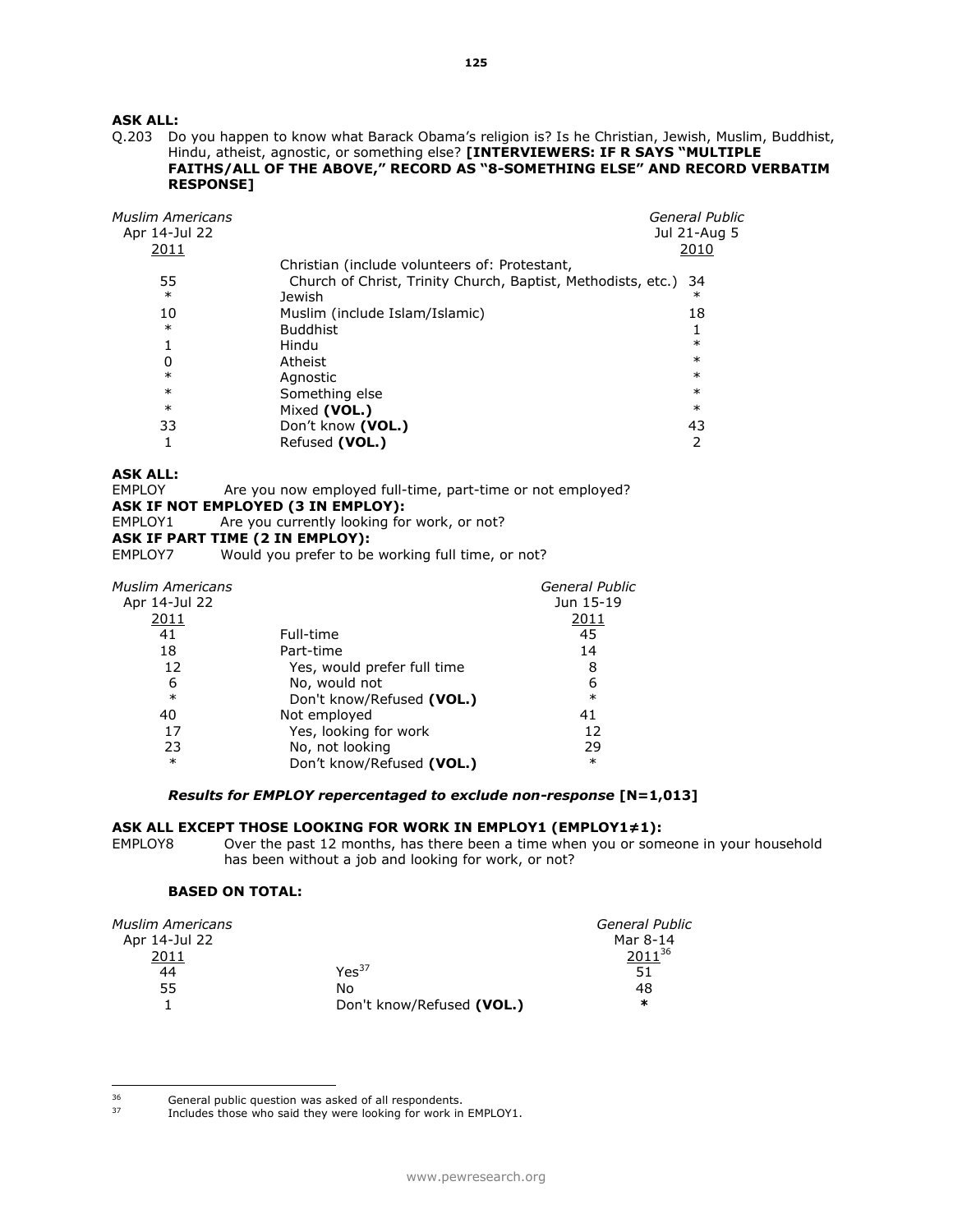# **ASK IF R NOT BORN IN U.S. (Q.BIRTH=2):**

Q.204 In what year did you come to live in the U.S.? **[RECORD VERBATIM RESPONSE]** 

*Muslim Americans*

- Apr 14-Jul 22
	- 2011
	- 25 2000-2011
	- 8 2008-2011
	- 10 2002-2007
	-
	- 7 2000-2001 1990-1999
	- 10 1980-1989
	- 8 1923-1979
	-
	- 1 Don't know/Refused **(VOL.)** 63% Total born outside United States

#### *Results repercentaged to exclude non-response to BIRTH* **[N=1,014]**

#### **ASK ALL:**

FERT How many children have you ever had? Please count all your biological children who were born alive at any time in your life. **[INTERVIEWER NOTE: IF R ASKS WHETHER ADOPTED CHILDREN OR STEPCHILDREN SHOULD BE INCLUDED, SAY:** No, we're asking you only to count all your biological children who were born alive at any time in your life.**]** 

*Muslim Americans*

Apr 14-Jul 2

| 14-JUI 22     |                           |
|---------------|---------------------------|
| 2011          |                           |
| 34            | O                         |
| 11            |                           |
| 18            | $\mathcal{P}$             |
| 14            | 3                         |
| 7             |                           |
| 13            | 5 or more                 |
| $\mathcal{P}$ | Don't know/Refused (VOL.) |

# **ASK ALL:**

Q.Z5 How many adults, age 18 and older, currently live in your household INCLUDING YOURSELF? **[INTERVIEWER NOTE: HOUSEHOLD MEMBERS INCLUDE PEOPLE WHO THINK OF THIS HOUSEHOLD AS THEIR PRIMARY PLACE OF RESIDENCE, INCLUDING THOSE WHO ARE TEMPORARILY AWAY ON BUSINESS, VACATION, IN A HOSPITAL, OR AWAY AT SCHOOL. THIS INCLUDES ALL ADULTS]** 

# **ASK ALL:**

Q.Z6b How many children under the age of 18 live in your household?

| Muslim Americans |                               | <b>General Public</b> |
|------------------|-------------------------------|-----------------------|
| Apr 14-Jul 22    |                               | Jul 20-24             |
| 2011             |                               | 2011                  |
| q                | Single adult, no children     | 16                    |
| 5                | Single adult with children    |                       |
| 28               | Multiple adults, no children  | 44                    |
| 55               | Multiple adults with children | 34                    |
| 3                | Don't know/Refused (VOL.)     |                       |